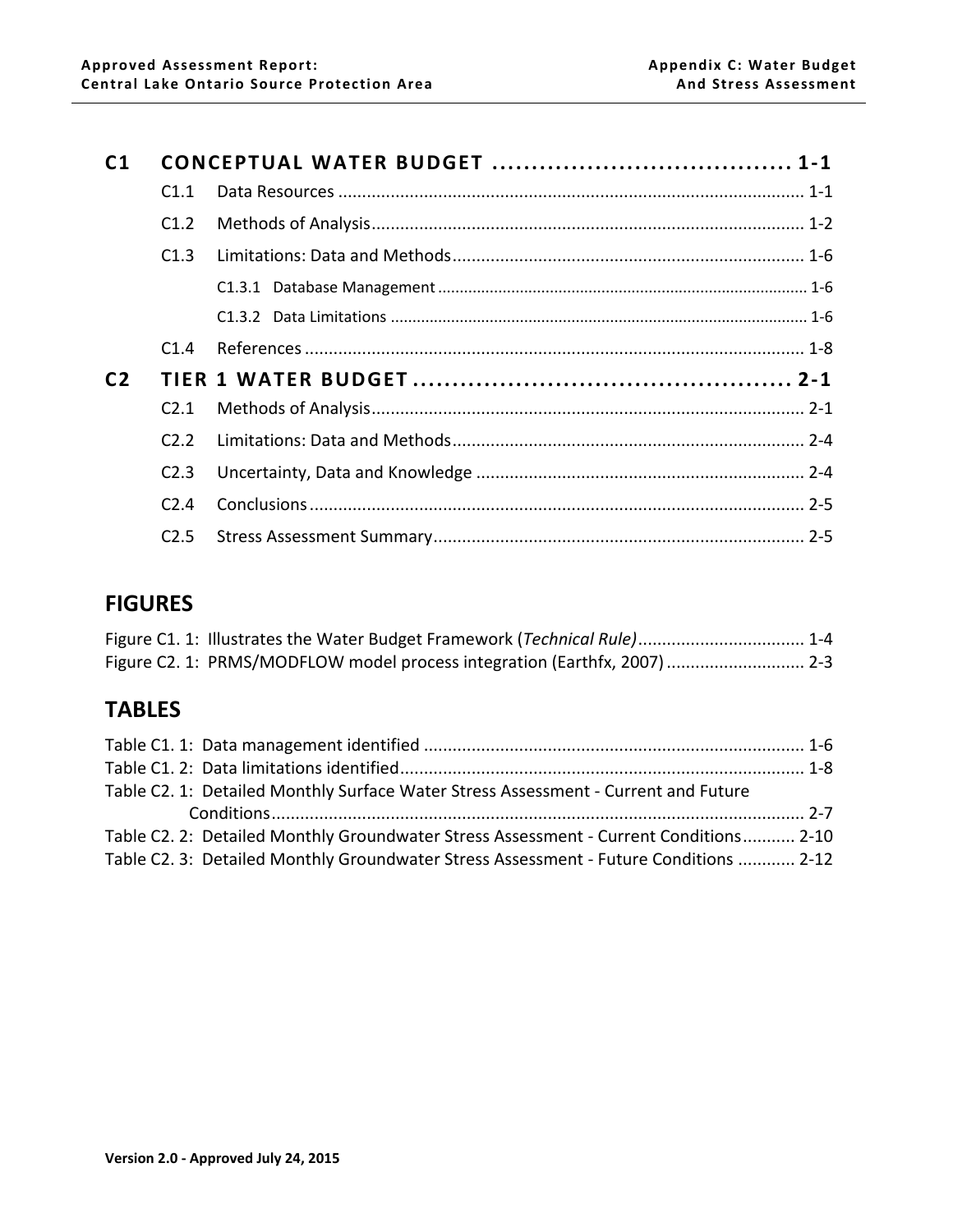## <span id="page-1-0"></span>**C1 CONCEPTUAL WATER BUDGET**

## <span id="page-1-1"></span>**C1.1 DATA RESOURCES**

Using available data, the team should take into account the following elements:

- Climate;
- Geology/Physiography;
- Land Cover;
- Groundwater;
- Surface Water (including reservoirs and major discharges); and
- Water Demand.

The integrated conceptual assessments were undertaken where sufficient continuous data exists:

- Stream Gauge Network stream gauge stations (or HYDAT stations), with sufficient periods of record (generally >5 years of continuous data);
- Active or inactive Environment Canada (Water Survey of Canada);
- The climate data collected over 36 years (1960-1996) from the Oshawa airport and the Oshawa Water Pollution Control Plant; and
- Permitted Takings (*MOE-PTTW database, 2005*).

Available climate data obtained from the Environment Canada stations is available from the Oak Ridges Moraine Groundwater Program (ORMGP) database shared amongst the Coalition of Authorities on the Moraine (CAMC), the Regional Municipalities of York Peel and Durham, and the City of Toronto (YPDT). More recent data was queried online from the Environment Canada website by month and added to the historical data where possible. CLOSPA-owned climate station data was obtained from an in-house database, though migration of this data to the ORMGP database is underway.

Because most of the local Environment Canada operated stations were decommissioned over the past several years, the spatial distribution of current climate monitoring stations has been identified as a gap locally in the support of current and future local water budgeting, amongst other studies. CLOSPA is currently investigating, in partnership, the commissioning of a centrally located comprehensive climate station to supplement the existing network. It is anticipated that this station will also collect evaporation data.

Soil classifications are based on the National Soil Database data model for Detailed Soil Surveys found on the CanSIS website [\(http://sis.agr.gc.ca/cansis/nsdb/index.html\)](http://sis.agr.gc.ca/cansis/nsdb/index.html). Where applicable, Ontario Soil data items follow the Canadian System of Soil Classification (2nd Edition) 1987, or the Canadian System of Soil Classification (3rd Edition) 1998.

To complement the thermal classification exercise, airborne thermography is used to collect the locations of springs and seepage areas. Potential springs and seeps in the Oak Ridges Moraine were mapped from Aerial Thermography collected between midnight and 3 a.m. on March 1, 1994. Data is extracted from thermal infrared images that show a contrast in surface temperatures on a cold winter night. In addition, warm areas on the thermal image may coincide with portions of streams and potential reaches of significant groundwater discharge locations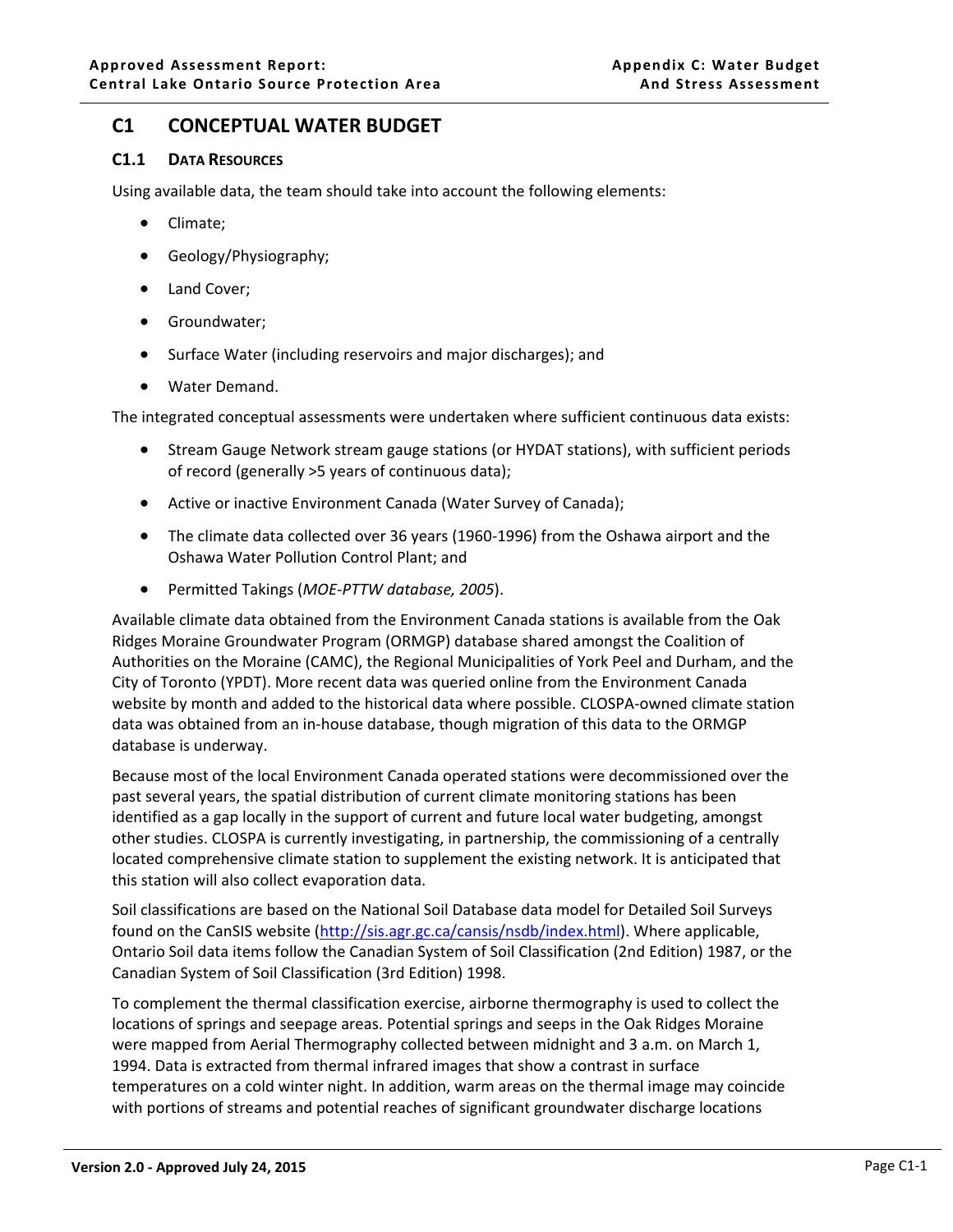noted as potential open water. Data are then digitized from NTS map sheets into vector format. This information will be combined with available discharge mapping to help increase understanding of groundwater discharge.

Stream gauging provides critical information needed for CLOSPA's flood forecasting and warning program. This information is also important to water budgeting analyses that are necessary for source water protection. Total flows, baseflows, mean daily flows, and mean monthly flows are derived from the raw level data and stream section survey information.

## <span id="page-2-0"></span>**C1.2 METHODS OF ANALYSIS**

The purpose of water budget analyses is twofold. They aim to identify watershed communities where the sustainability of water supplies is questionable and to highlight key factors that may limit the sustainability, so that appropriate risk management activities can be completed. This analysis is phased or tiered to focus on areas in need, starting at a regional scale and successively focusing in on smaller areas if necessary. The purpose of the analysis is to:

- Estimate the quantity of water flowing through a watershed;
- Understand the pertinent processes and pathways water follows; and
- Assess the sustainability of water supply sources from a quantity perspective.

The first phase is a regional evaluation of all existing water-related data, focusing on various aspects including climate, land use, surface water, groundwater, and water use in each watershed. This phase is known as Conceptual Understanding and forms the basis for subsequent water quantity work.

The Tier 1 Screening Stress Assessment follows the Conceptual Understanding phase [\(](#page-4-1)

**[Figure C1.](#page-4-1)** 1). Tier 1 estimates the amount of water that is used currently and will be needed in the future (demand), and compares this to the amount of water available (supply) minus a reserve quantity (demand/ (supply – reserve)). The reserve quantity represents the amount of water needed to sustain activities outside of drinking water, such as for maintaining groundwater discharge, supporting the ecosystem, diluting sewage treatment plant effluent, and maintaining navigation. Those areas where municipal drinking water supplies (demand) exceed a certain threshold will be subject to further investigations, namely a Tier 2 Refined Stress Assessment. All areas of the province are to conduct the Conceptual Understanding and Tier 1 analyses.

The subsequent Tier 2 analysis, should it be necessary, focuses on a smaller area (subwatershed) and will test the assessment results of Tier 1 using newly collected information and more sophisticated technical tools (e.g., numerical groundwater flow models). Should the Tier 2 results suggest that an area may be experiencing stress from a water quantity perspective, the area will then progress to a Tier 3 Risk Assessment for the local area.

The following sections describe the quantitative conceptual understanding undertaken to date by CLOSPA. The general steps undertaken to generate the estimates are summarized as follows:

- Description of the watershed conditions, including a summary of streamflow, total precipitation from local gauging stations as well as all other hydrological components;
- Estimation of the groundwater discharge component through hydrograph separations (a range of values dependent on methodology selected);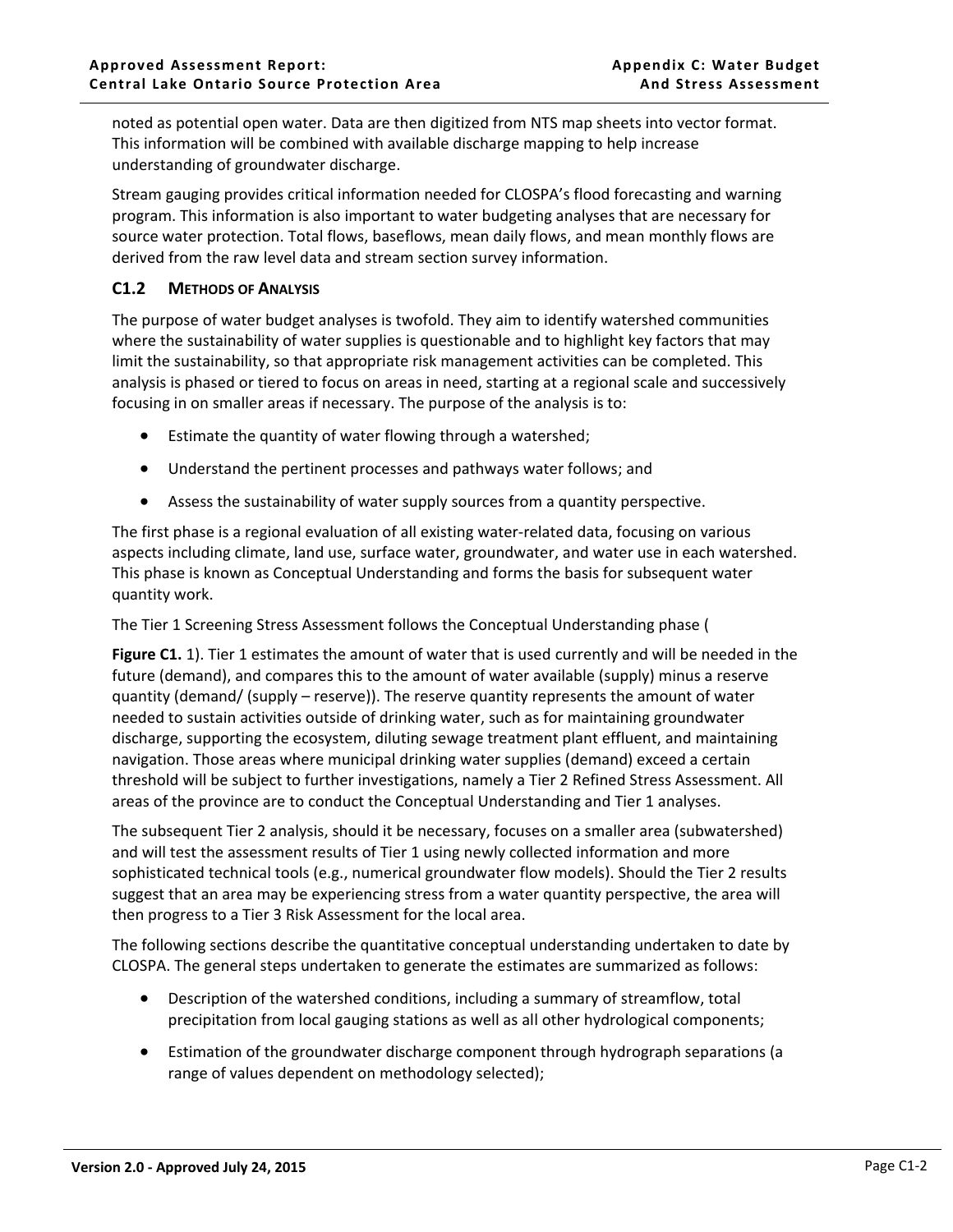- Available regional geology models are currently used to determine potential areas of discharge. It is assumed that the amount of groundwater discharge equals groundwater recharge where the change in storage is considered to be negligible within the catchment area. Interflow is included in either of runoff or groundwater discharge;
- Comparison of evapotranspiration calculations to estimates provided in existing subwatershed, drainage or development plan proposals for sensitive areas where possible;
- Water budget output comprised of a watershed-based quantification of hydrological components prepared;
- The mean annual potential evapotranspiration (calculated by the Thornthwaite method);
- Calculate water surplus (infiltration and runoff) according to the methodology of Thornthwaite and Mather (1957). This was calculated using monthly mean temperature and precipitation data for 38 climate stations within or near the Region of Durham; and
- Partition the water surplus into runoff and infiltration according to the coefficient method outlined in Ontario Ministry of the Environment, 1995 utilizing soil characteristics, topography and vegetative cover.

There are also a number of water budget investigations being conducted within CLOSPA jurisdiction as part of the Regional ORMGP Groundwater Management Study. The methods being utilized include:

- HSP-F Models (Hydrological Simulation Program Fortran);
- WABAS (Water Balance Analysis System; Clarifica Inc.); and
- MODFLOW, a three-dimensional numerical groundwater flow model (CAMC-Earthfx, 2004).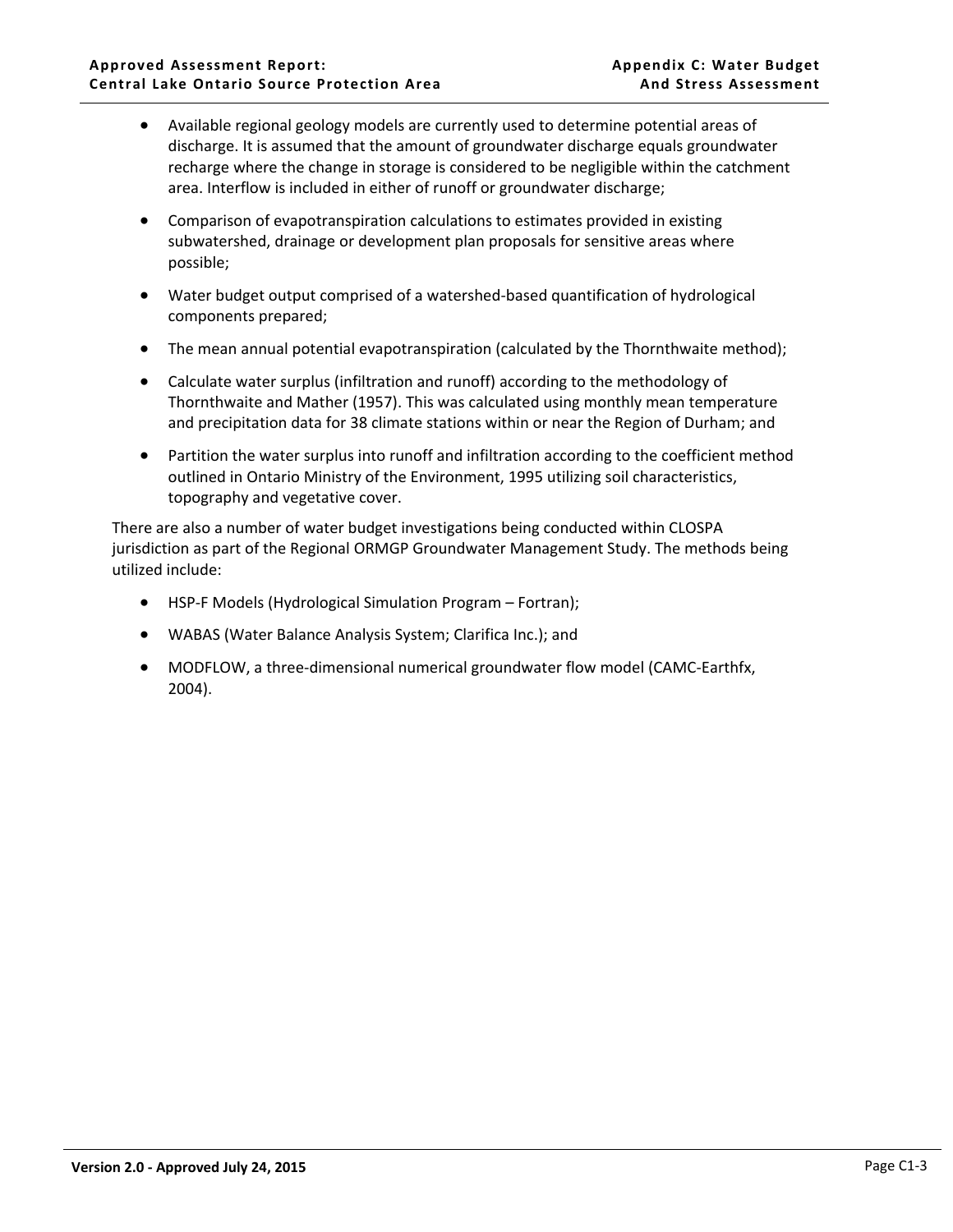<span id="page-4-1"></span>

### <span id="page-4-0"></span>**Figure C1. 1: Illustrates the Water Budget Framework (***Technical Rules***)**

*Noting the Required Screening Stress Assessment following Tier 1 and 2 Assessments Prior to Moving to the Next Level of Complexity of Analyses.*

HSP-F is a numerical model that is capable of simulating hydrologic processes, pollutant generation and transport processes both within catchments and along watercourse networks. This tool has been used to assess the potential benefits of implementing stormwater management practices. The model was calibrated to streamflow, surface water quality and sewer discharge data.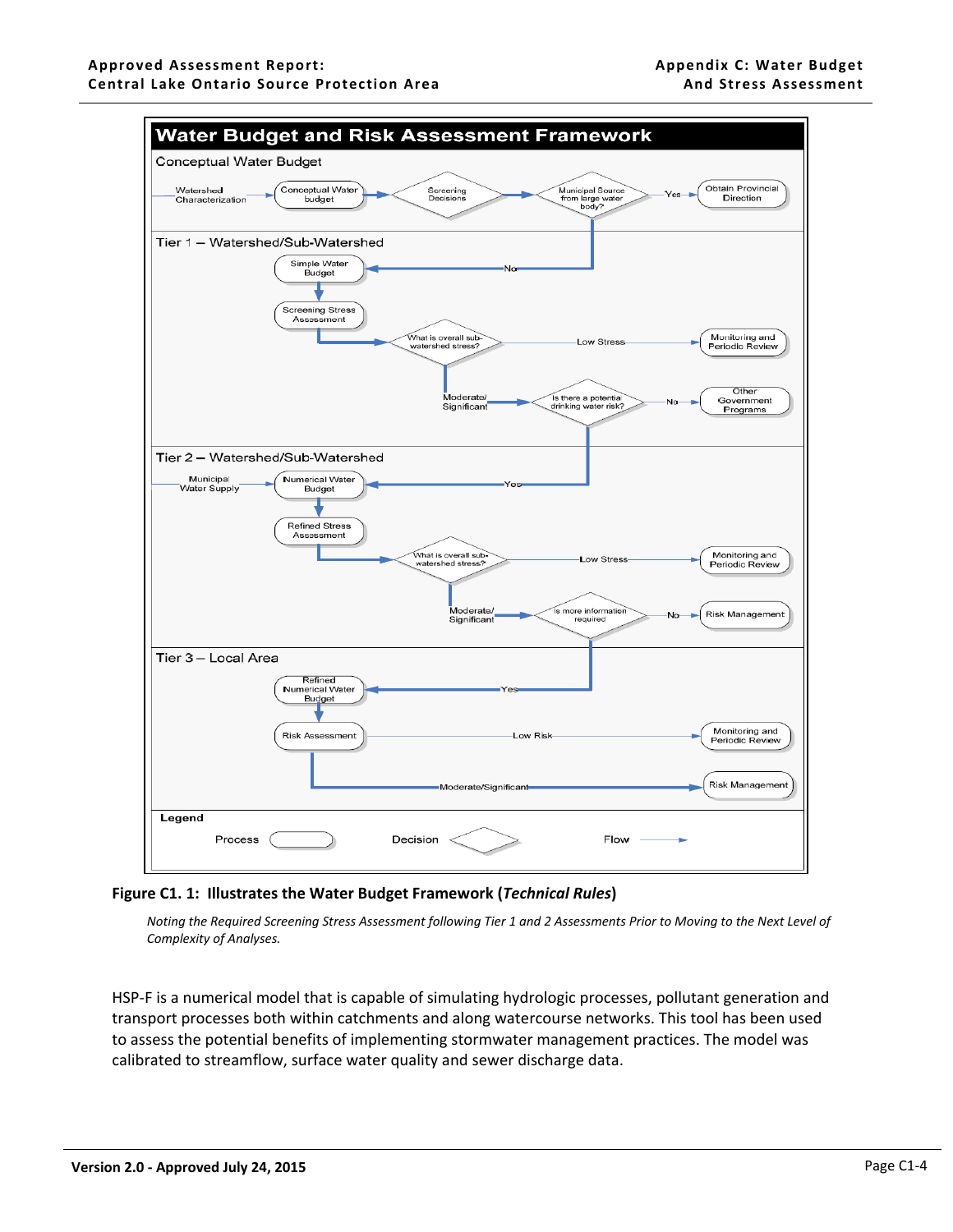Water budget estimates for both existing and future Official Plan land use scenarios have been conducted by Clarifica Inc. (2002; 2003a; 2003b) using the WABAS methodology (Graham *et al*., 1997) for the Upper Humber River watershed, the Petticoat Creek watershed and the Duffins Creek watershed. Inputs to the model include:

- Daily precipitation;
- Average or maximum daily temperature;
- Pan evaporation;
- Daily streamflow measurements; and
- Physical basin parameters, including imperviousness, interception abstractions, vegetation and soil characteristics.

The outputs from the model are time series of:

- Runoff;
- Infiltration;
- Evaporation; and
- Storage conditions within each water reservoir (pervious and impervious interception storage, surficial soil storage and snow pack storage).

With respect to the regional numerical groundwater flow model (MODFLOW), which encompasses the study area, initial estimates of applied net recharge on a regional scale were developed and used as input into the Regional Model developed for the Oak Ridges Moraine Groundwater Program Groundwater Management Study (Earthfx, 2004).

Data on land use, climate and soil properties were analyzed to provide the initial estimates of the spatial distribution of groundwater recharge. The primary influence on the recharge distribution was assumed to be the surficial geology as mapped by the GSC. The initial estimates used in the model were adjusted during model calibration. Additional calibration is required as the Core Model is applied over the study area. Recharge rates in the preliminary regional model assessment were highest over the Oak Ridges Moraine due to the sandy soils and hummocky topography (360 mm/a) and lowest in areas covered with lake sediments or organic deposits.

Groundwater discharge estimates from streamflow hydrograph separation basically involve removing the runoff or storm/melt events that form peaks on the hydrograph over relatively short durations (hours to days). The groundwater component is considered to be the more consistent contributor to streamflow with annual fluctuations seen as gradual changes in the hydrograph. The three-dimensional numerical groundwater flow model (MODFLOW) being constructed for the Oak Ridges Moraine is using groundwater discharge estimates from hydrograph separation as one of the flux calibration targets. From daily average streamflow measurements, the groundwater discharge component is assumed to be approximately equal to a 5-day running average of the 7-day running minimum daily average flow. This method is similar to that utilized by the WABAS method (Clarifica, 2002). However, the WABAS method focuses on the runoff component when calibrating the soil moisture balance model. The WABAS methodology was coupled with the MODFLOW model for a pilot water budget analysis for three watersheds within the Lake Simcoe Region Conservation Authority (Earthfx Inc. and Gerber Geosciences Inc.).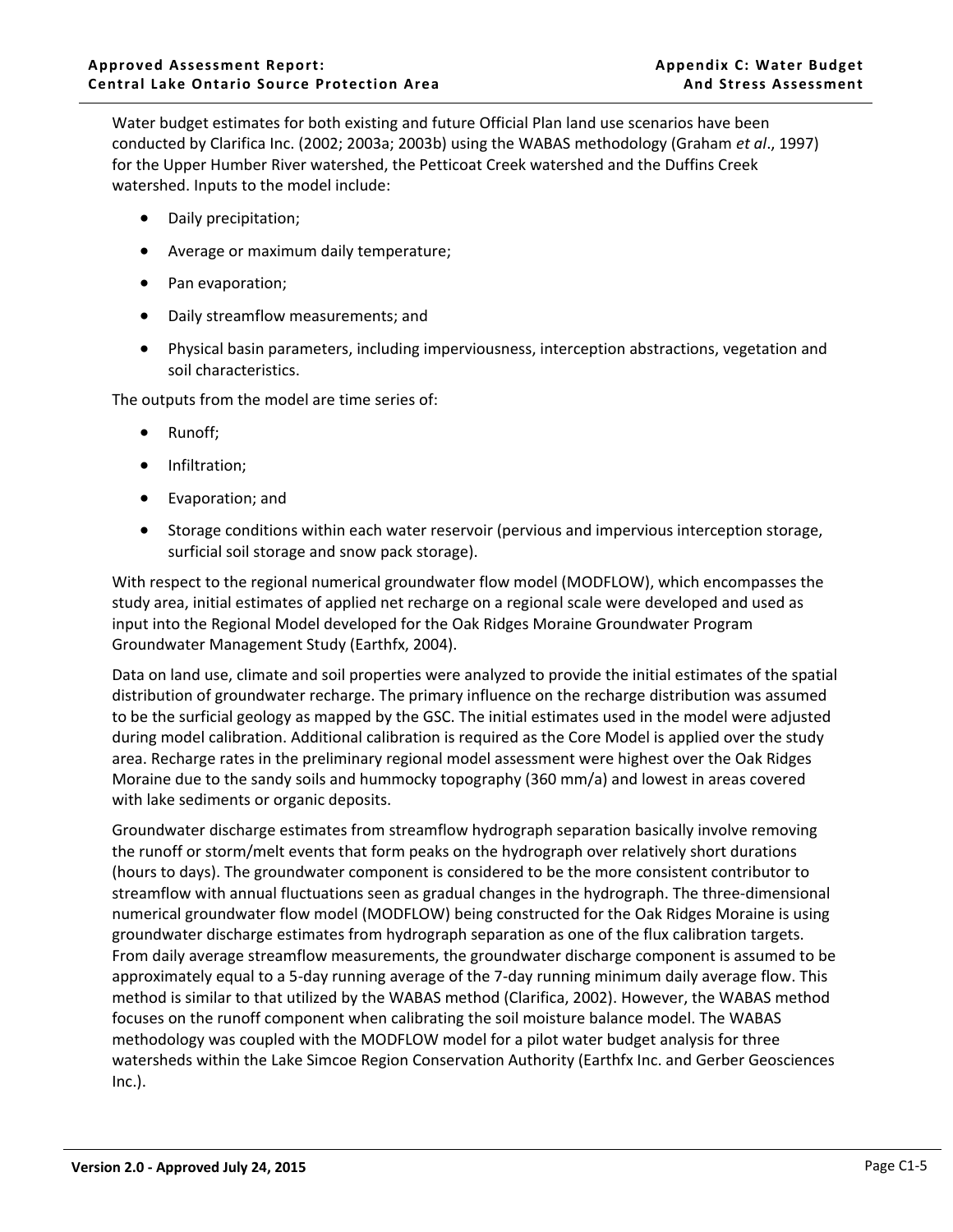The reader is referred to the *Conceptual Water Budget Interim Report* for the CLOSPA jurisdiction prepared by CLOSPA (2007).

#### <span id="page-6-0"></span>**C1.3 LIMITATIONS: DATA AND METHODS**

Efforts were made throughout the conceptual water budget assessment to identify database management gaps, key analytical gaps and knowledge gaps. These gaps are being addressed where possible in facilitating the move forward activities.

#### <span id="page-6-1"></span>**C1.3.1 Database Management**

Data management refinement arises when database structures are no longer functional for the required analysis, or are not scalable or linkable. In addition, gaps arise when database population or metadata tracking are required. Gaps are addressed recognizing the appropriate scale of the specific study being undertaken. Gaps have been identified for water budgeting purposes and are primarily related to (**[Table](#page-6-3)  [C1. 1](#page-6-3)**):

- Streamflow stage-flow relationships;
- Hydrologic and water use database structure development; and
- Data loader and ArcHydro development.

|                                                                                          | <b>Data Management</b>                          |                        |                                                                   |  |  |  |  |  |  |  |  |  |  |
|------------------------------------------------------------------------------------------|-------------------------------------------------|------------------------|-------------------------------------------------------------------|--|--|--|--|--|--|--|--|--|--|
| <b>WC Deliverable</b>                                                                    | Data Set Name or<br><b>Source</b>               | <b>Data Problem</b>    | Comment                                                           |  |  |  |  |  |  |  |  |  |  |
| <b>Integrated Hydrologic</b><br><b>Database</b>                                          | <b>Hydrologic data</b>                          | <b>Requires update</b> | ORMGP database data<br>loader requires structure<br>update.       |  |  |  |  |  |  |  |  |  |  |
| <b>Oak Ridges Moraine</b><br><b>Groundwater Program</b><br><b>Hydrogeologic Database</b> | Various data sources                            | <b>Requires update</b> | <b>Additional monitoring</b><br>locations/data to be<br>imported. |  |  |  |  |  |  |  |  |  |  |
| <b>PTTW Database</b>                                                                     | <b>MOECC PTTW data and</b><br>field survey data | Requires update        | Internal database to be<br>developed/populated.                   |  |  |  |  |  |  |  |  |  |  |

#### <span id="page-6-3"></span>**Table C1. 1: Data management identified**

#### <span id="page-6-2"></span>**C1.3.2 Data Limitations**

Data that are undergoing refinement have been identified for water budgeting purposes and are summarized in **[Table C1. 2](#page-8-1)**. Identified items are generally consistent with those reported in the characterization report:

- Future development areas;
- Surface water thermal classifications;
- Seepage and springs delineation;
- Serviced/ unserviced areas and stormwater management facilities;
- Precipitation distribution, and evaporation; and
- Spatial and temporal distribution of low flows.

While some of these gaps have been dealt with in this revision, (e.g., thermal classification), several more will be addressed during the Tier 1 reporting.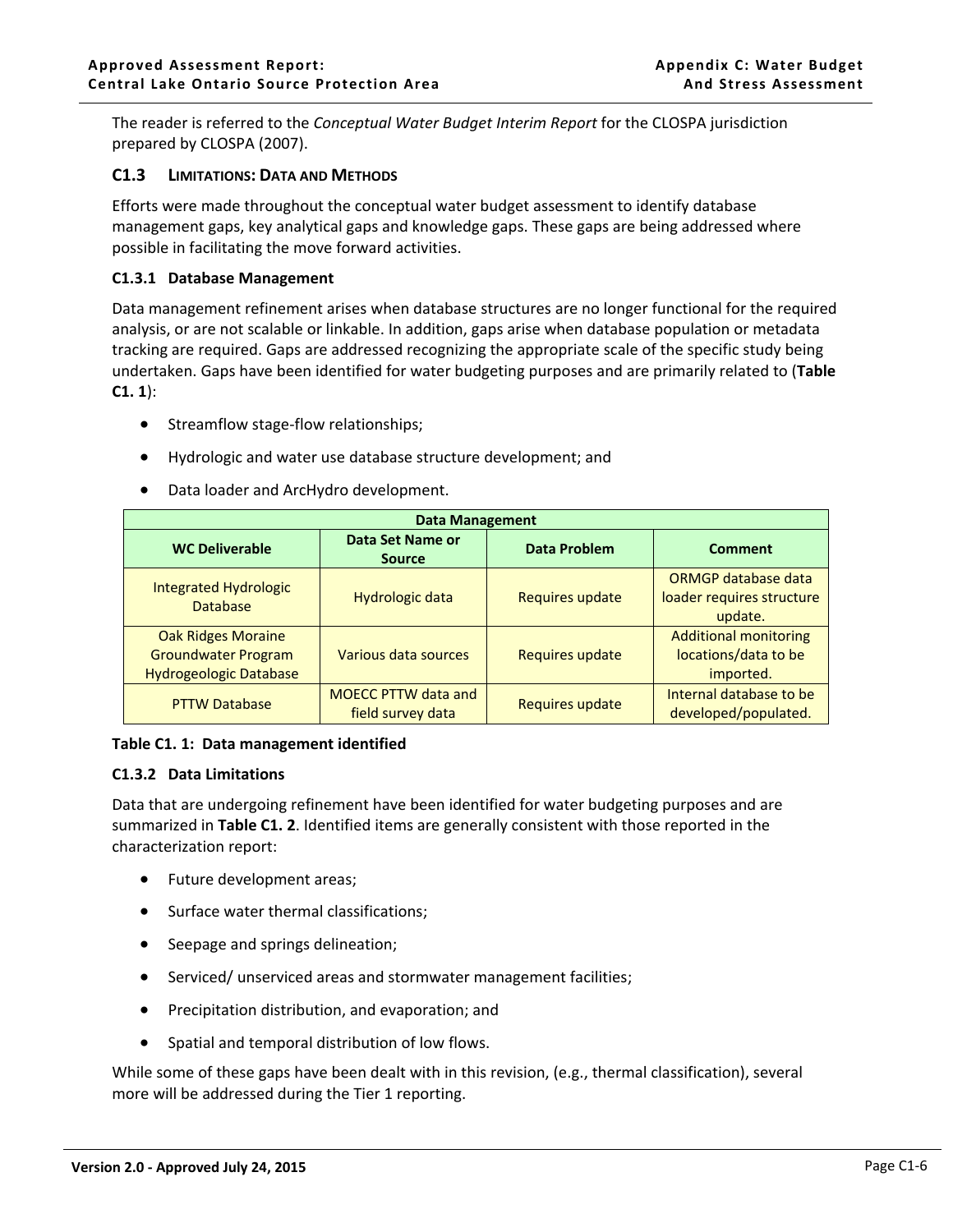| Identified Data that is undergoing Refinement (not available at the time of reporting)<br><b>Water Budget and Stress Assessment</b> |                                                                  |                                                         |                                                                                                       |  |  |  |  |  |  |  |  |  |
|-------------------------------------------------------------------------------------------------------------------------------------|------------------------------------------------------------------|---------------------------------------------------------|-------------------------------------------------------------------------------------------------------|--|--|--|--|--|--|--|--|--|
|                                                                                                                                     |                                                                  |                                                         |                                                                                                       |  |  |  |  |  |  |  |  |  |
| <b>Component</b>                                                                                                                    | Data Set Name or<br><b>Source</b>                                | <b>Data Problem</b>                                     | <b>Comment</b>                                                                                        |  |  |  |  |  |  |  |  |  |
| <b>Integrated Hydrologic</b><br><b>Database</b>                                                                                     | Hydrologic data                                                  | <b>Requires</b><br>update                               | <b>ORMGP database data</b><br>loader requires structure<br>update.                                    |  |  |  |  |  |  |  |  |  |
| <b>ORMGP Hydrogeologic</b><br><b>Database</b>                                                                                       | Various data sources                                             | <b>Requires</b><br>update                               | <b>Additional monitoring</b><br>locations/data to be<br>imported.                                     |  |  |  |  |  |  |  |  |  |
| <b>PTTW Database</b>                                                                                                                | <b>MOECC PTTW data</b><br>and field survey data                  | <b>Requires</b><br>update re:<br>actual takings<br>data | Internal database to be<br>developed/populated.                                                       |  |  |  |  |  |  |  |  |  |
| Gauge<br>Database/Installations                                                                                                     | <b>CLOSPA</b> data                                               | <b>Requires</b><br>update                               | Internal database to be<br>developed/populated.                                                       |  |  |  |  |  |  |  |  |  |
| Stormwater<br><b>Management Facilities</b><br>Map                                                                                   | <b>Upper/lower tier</b><br>municipalities. Field<br>verification | <b>Partially</b><br>populated                           | Data requested.                                                                                       |  |  |  |  |  |  |  |  |  |
| <b>Precipitation Distr. Map</b><br><b>ET Zone Map (draft PRMS</b><br>map included)                                                  | AES (CDCD), CLOCA<br>data                                        | <b>Partially</b><br>populated too<br>sparse             | Data gaps to be filled. Maps<br>to be completed.                                                      |  |  |  |  |  |  |  |  |  |
| <b>Seepage and Springs Map</b>                                                                                                      | <b>TBD</b>                                                       | <b>Partially</b><br>populated                           | <b>Field surveying and digitizing</b><br>required. Historical<br>Thermography mapping is<br>included. |  |  |  |  |  |  |  |  |  |
| <b>Aggregate Resources</b><br>Update                                                                                                | <b>MNRF OGDE,</b><br>MNDM, municipal,<br>field surveys           | <b>Partially</b><br>populated                           | <b>Existing data requires</b><br>orthophotography review to<br>verify locations.                      |  |  |  |  |  |  |  |  |  |
| <b>Integrated Monitoring</b><br><b>Network Site Locations</b><br>and Data Review                                                    | <b>CLOCA, Durham</b><br><b>Region studies</b>                    | <b>Requires</b><br>update                               | A review of monitoring<br>needs is required. Paucity of<br>climate data to be<br>addressed.           |  |  |  |  |  |  |  |  |  |
| <b>Refined Surface Water</b><br><b>Features and Functions</b>                                                                       | FBS DEMv2, stream<br>network                                     | <b>Partially</b><br>populated                           | <b>ArcHydro Model partially</b><br>complete.                                                          |  |  |  |  |  |  |  |  |  |
| <b>Water Well Information</b><br>System (WWIS)                                                                                      | <b>MOECC</b> data and<br>field survey data                       | <b>Requires</b><br>update                               | Data requested.                                                                                       |  |  |  |  |  |  |  |  |  |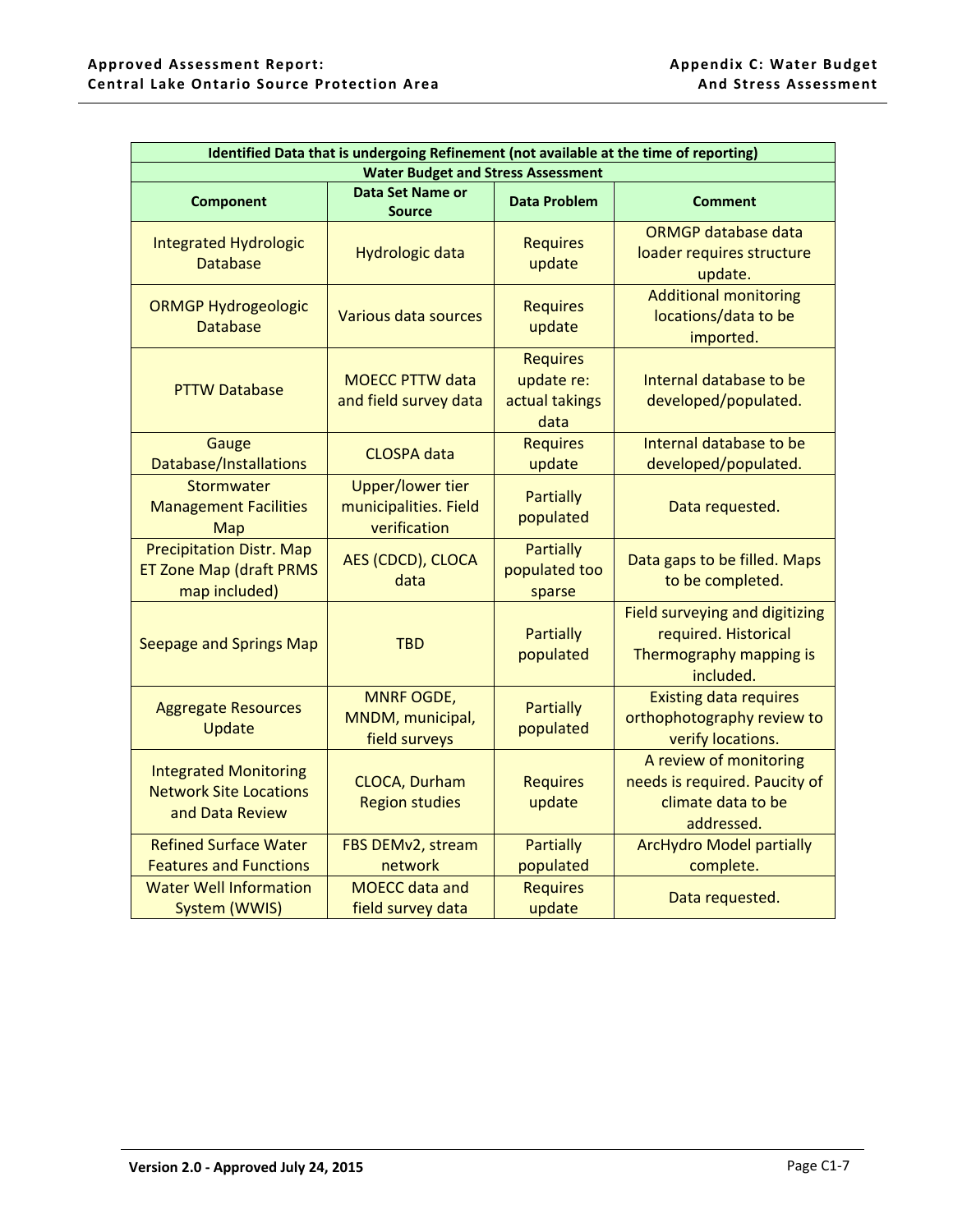#### **Knowledge Gaps**

Refinement of aquifer characterization and flow system understanding including the orientation of bedrock valley systems and significant area recharge and discharge mapping;

Ongoing refinement of the existing surface water understanding (refining the tested PRMS model);

Ongoing refinement of the existing groundwater flow understanding (refining the existing Core MODFLOW model);

Understanding of the interaction of the surface water and groundwater flow, including wetlands, within the system;

Development of acceptable water use targets to protect both the resource and the aquatic ecosystem;

Development of methodology and tools to provide potential spills response analysis which will involve overland flow, stream travel and groundwater flow including the unsaturated zone transport; and

A more comprehensive understanding of the QDEMAND components of the water budget, including assessing the permits and actual water use.

#### <span id="page-8-1"></span>**Table C1. 2: Data limitations identified**

Knowledge gaps identified relate to the analysis and tool adjustment required to quantify the water budget estimates and to understand how the flow system operates. These tools enable predictions of impacts from potential future changes such as climate or land use change. Identified knowledge gaps with respect to the conceptual (to date) include:

- Refinement of aquifer characterization and flow system understanding including the orientation of bedrock valley systems and significant area recharge and discharge mapping;
- Refinement of the existing surface water understanding (refining the tested PRMS model);
- Refinement of the existing groundwater flow understanding (refining the existing Core MODFLOW model);
- Understanding of the interaction of the surface water and groundwater flow, including wetlands, within the system;
- Development of acceptable water use targets to protect both the resource and the aquatic ecosystem; and
- Development of methodology and tools to provide potential spills response analysis which will involve overland flow, stream travel and groundwater flow including the unsaturated zone transport.

### <span id="page-8-0"></span>**C1.4 REFERENCES**

- Barth, C., Krause, P., Boyle, D.P., and Markstrom, S.L. (2005). Hydrologic Modelling of a Groundwater Dominated Watershed using a Loosely Coupled Modelling Approach. Friedrich Schiller University Jena, Department of Geoinformatics, Hydrology, and Modeling. Jena, Germany, 7p.
- Clarifica Inc. (2002). Water Budget in Urbanizing Watersheds Duffins Creek Watershed. Report prepared for the Toronto and Region Conservation Authority.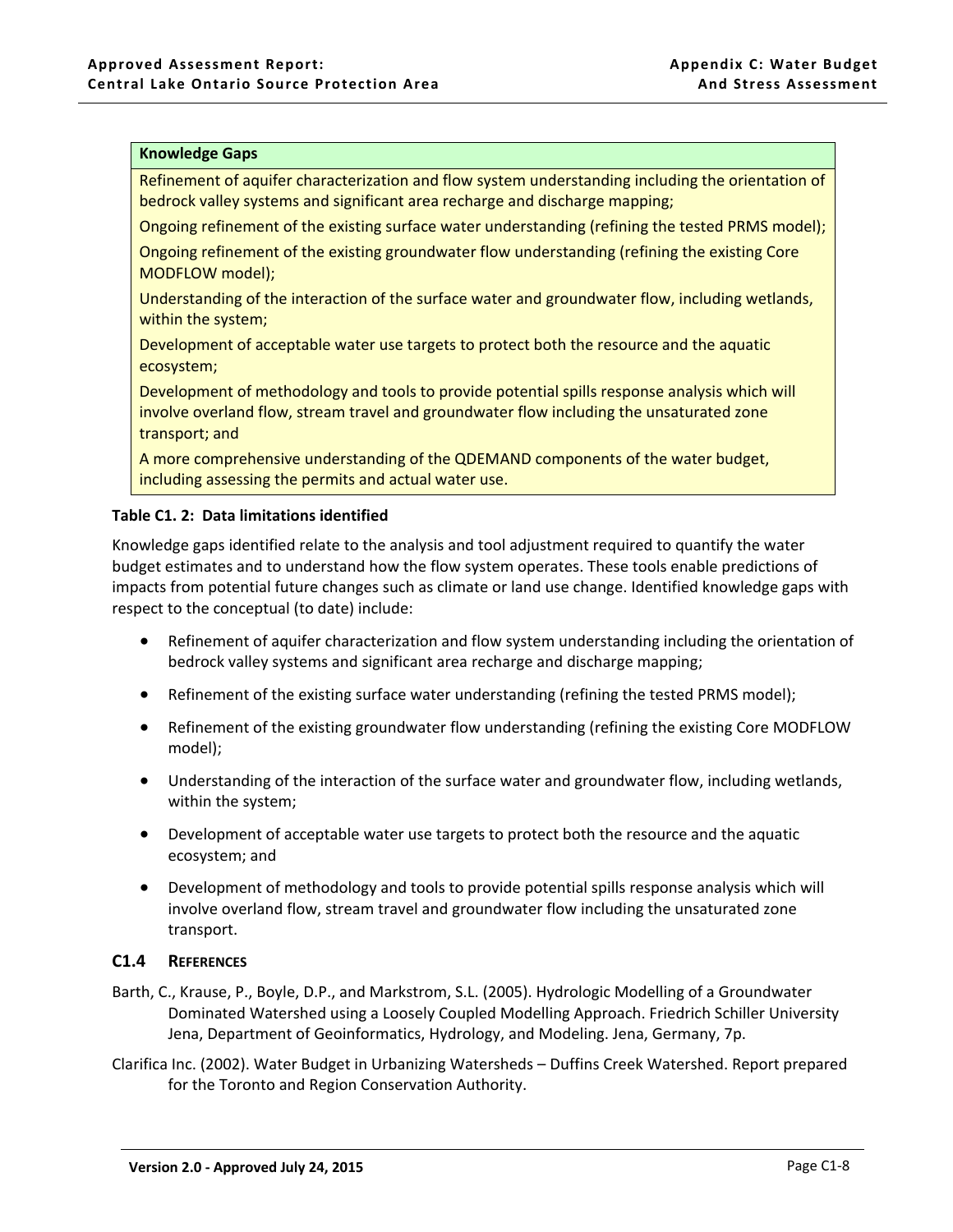- Clarifica Inc. (2003a). Water Budget in Urbanizing Watersheds: Upper Humber River Subwatershed. Prepared for the Toronto and Region Conservation Authority, March, 2003.
- Clarifica Inc. (2003b). Water Budget in Urbanizing Watersheds: Petticoat Watershed. Prepared for the Toronto and Region Conservation Authority, DRAFT March, 2003.
- Earthfx Incorporated. (2004). Groundwater modelling of the Oak Ridges Moraine and TRCA watersheds prepared for the York Peel Durham Toronto groundwater management strategy study and Toronto and Region Conservation Authority; unpublished report, Earthfx Incorporated, 208p. December.
- Ely, D.M. (2006). *Analysis of Sensitivity of Simulated Recharge to Selected Parameters for Seven Watersheds Modelled using the Precipitation‐Runoff Modelling system:* USGS Scientific Investigations Report*.* 2006‐5041, 21p.
- Graham, EI, H.R. Whiteley and N.R. Thomson. (1997). Development and initial refinement of a water balance model as a planning tool for stormwater management application. Advances in Modelling and Management of Stormwater Impacts, Vol. 5, W James (editor). Published by CHI, Guelph, Canada.
- Kassenaar, J.D.C. and Wexler, E.J. (2006). *Groundwater Modelling of the Oak Ridges Moraine Area*. ORMGP Technical Report #01-06.
- Ministry of the Environment and Energy. (1995). MOEE Hydrogeological Technical Information Requirements for Land Development Applications. April.
- Thornthwaite and Mather. (1957). *Instructions and Tables for Computing Potential Evapotranspiration and the Water Balance.*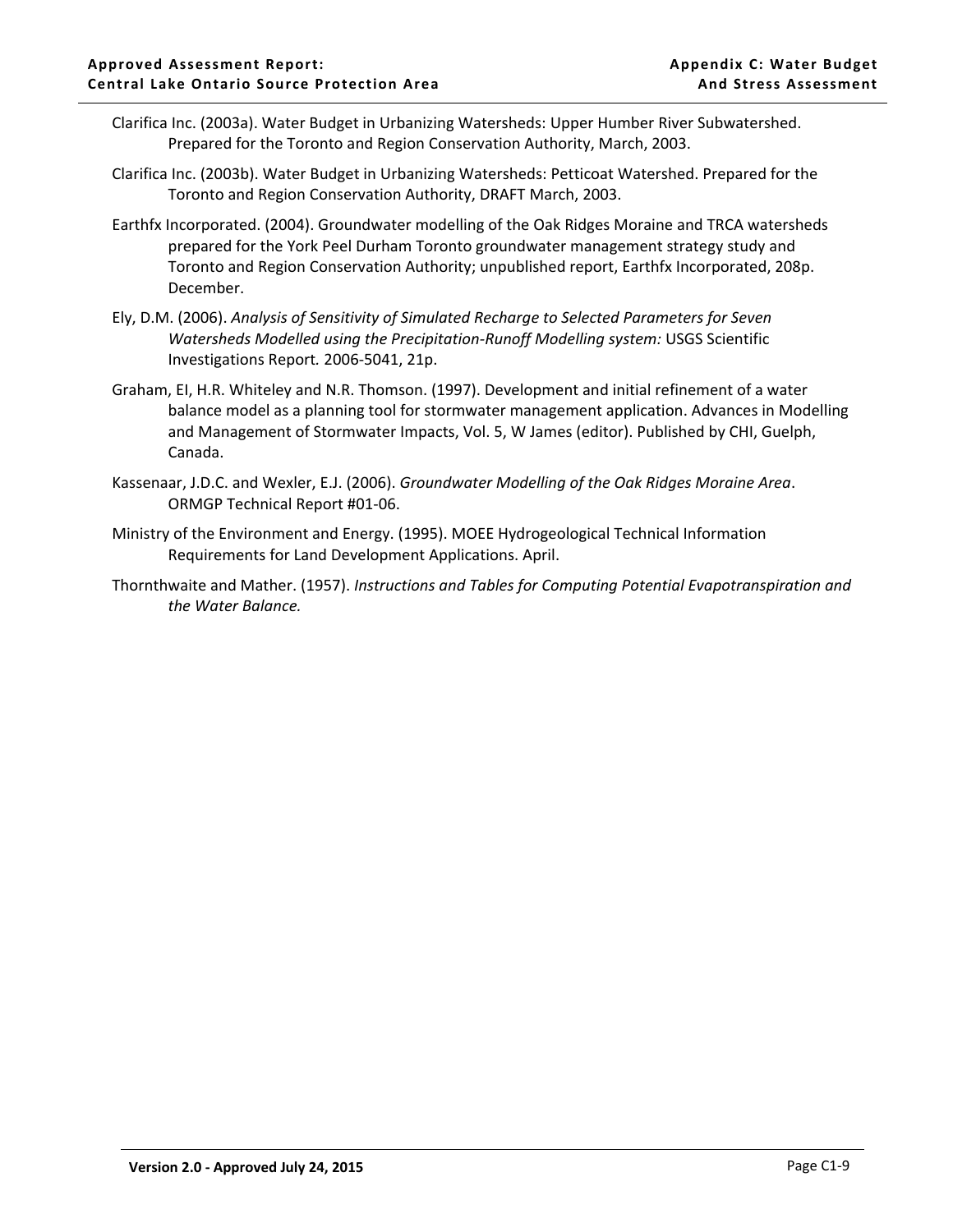## <span id="page-10-0"></span>**C2 TIER 1 WATER BUDGET**

## <span id="page-10-1"></span>**C2.1 METHODS OF ANALYSIS**

The Tier 1 Water Budget methodology assessed the existing hydrologic conditions within the watershed using both Conceptual Understanding and numerical modelling information developed through the Drinking Water Source Protection program and the Oak Ridges Moraine Groundwater Program study reporting. The conceptual model development involved the collection and analysis of baseline information related to climate, surface water and groundwater.

The purpose of a Tier 1 analysis is to estimate the hydrologic stress of subwatersheds in order to screen out areas that are unstressed from a water quantity perspective. Future efforts and resources (Tier 2 and Tier 3) can then focus on areas that are stressed. At Tier 1, for each subwatershed, the *Technical Rules* require the evaluation of two scenarios: (1) current conditions; and (2) 25-year future demand. The goal of the current conditions scenario is to identify subwatersheds that are under stress as a result of existing water takings. The goal of the 25-year future scenario is to identify additional watersheds that may become stressed as a result of additional drinking water requirements.

A planned subset of objectives specific to CLOSPA's Tier 1 numerical modelling is noted below:

- Quantify components of the hydrologic cycle;
- Apply tools for use in analysis;
- Improve understanding of the groundwater system;
- Define links between shallow and deeper flow;
- Assess changes due to groundwater/surface water withdrawal, urbanization, and climate change;
- Provide spatial mapping of hydrological components;
- Support an understanding of flow regimes in un-gauged watersheds or watershed with a paucity of data;
- Determine levels of stress (i.e., demand vs. available water); and
- Ultimately help identify risks to the watersheds in a process consistent with provincial guidance.

Following the Conceptual Understanding phase is the Tier 1 Screening Stress Assessment. Tier 1 estimates the amount of water that is used currently and will be needed in the future (demand), and compares this to the amount of water available (supply) minus a reserve quantity (demand/(supply – reserve)). The reserve quantity represents the amount of water that is deemed necessary to sustain other activities outside of drinking water use such as for maintaining groundwater discharge, to support the ecosystem, to dilute sewage treatment plant effluent, to maintain navigation, etc. Those areas where municipal drinking water supplies (demand) exceed a certain threshold will be subject to further investigations, namely a Tier 2 Refined Stress Assessment.

The schematic shown in **Figure C2.1** depicts the processes used by the numerical models. A modified Precipitation-Runoff Modelling System (PRMS: surface water model) code developed by the United States Geologic Survey (USGS) was used to estimate quantitatively the various water budget fluxes such as precipitation, interception, evaporation, potential and actual evapotranspiration, snowmelt, runoff, and groundwater interflow and infiltration (EarthFx, 2007). The model integrates watershed characteristics, such as slope, aspect, elevation, soils, land use and cover, precipitation, snowpack, temperature, and solar radiation. Square cells, 25 metres on a side, were used to represent the distribution of the characteristics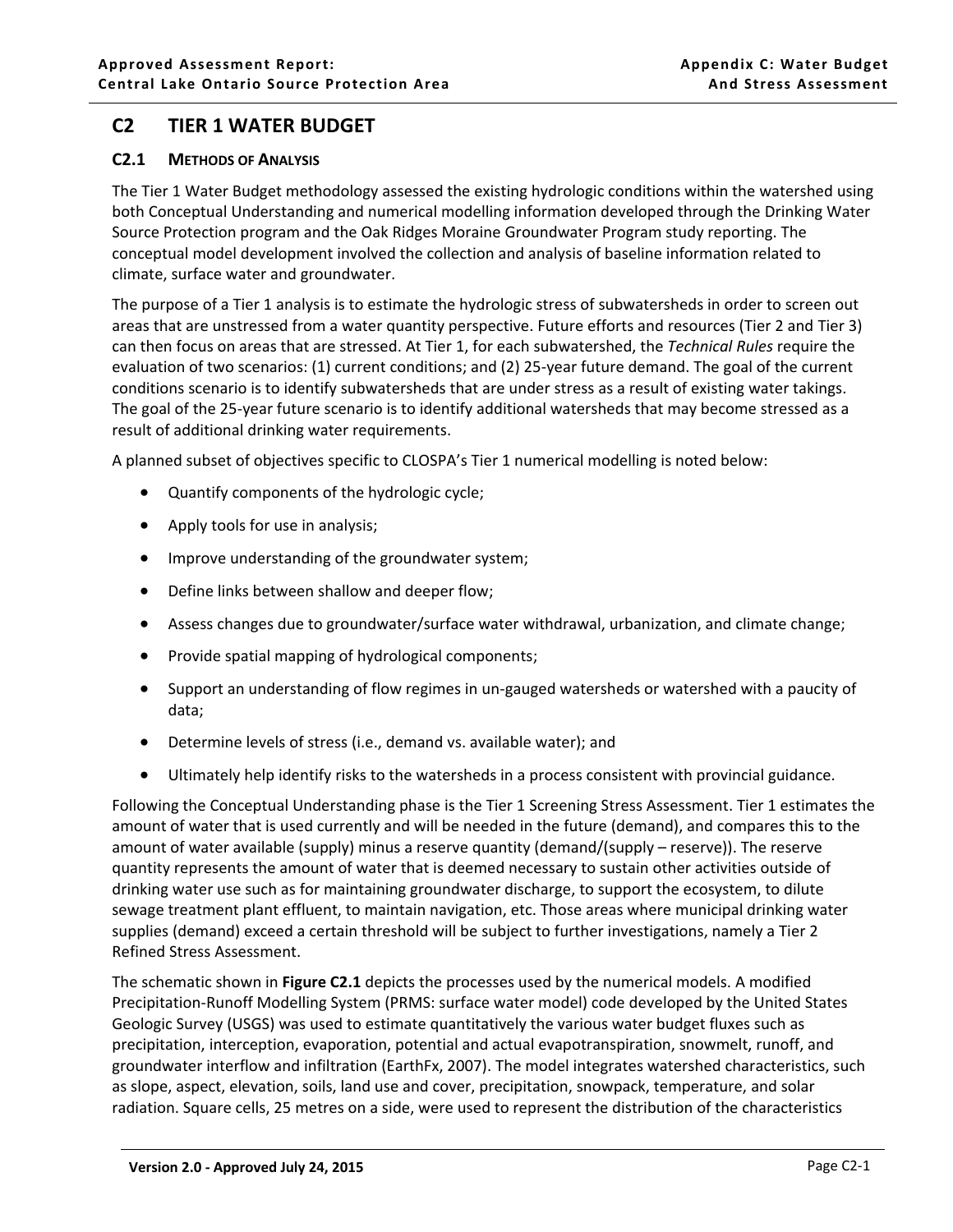within the watershed, and a daily water balance was calculated for each cell for the simulation period. Daily averages were then averaged over a 19-year simulation period to determine the long-term average annual millimetres per year (mm/yr) for each water budget component. The model was calibrated to total surface water flow data and baseflow estimates from stream gauging, and to the groundwater flow model simulations.

The groundwater model, referred to as the "East Model," was used to simulate groundwater budget components, such as groundwater levels and groundwater discharge to streams (EarthFx, 2007) ( **[Figure](#page-12-0)** C2. 1). The model integrates data on the physical, geologic, and hydrologic features that govern groundwater flow in the watershed. Calibration was conducted in a trial-and-error process where results of successive model runs were primarily matched to hydraulic heads and flows interpolated from observed static water levels obtained from the MOECC Water Well Information System (WWIS). Matching baseflow in the watershed was a second calibration target. A post-processing programme was used to determine lateral groundwater inflows and outflows (underflows) across the watershed boundaries. These underflows were used to adjust the calibration of both the PRMS model and the simulated groundwater discharge from the MODFLOW model.

A surface water model such as PRMS, due to its simplified representation of the groundwater flow processes, may not calibrate properly to observed streamflow if the watershed is gaining or losing significant quantities of groundwater underflow across the watershed boundary. For instance, if the stream gauge data when normalized to the drainage area above the gauge indicates higher rates of normalized flow than recorded at other gauges outside of the watershed, it may indicate that the additional flow is attributable to groundwater inflow from outside the watershed. If this groundwater inflow is not accounted for, the surface water model would need to be adjusted to account for additional groundwater recharge in the watershed. Iteratively calibrating the surface water model (PRMS) to the groundwater flow model (MODFLOW) provides a check on the simulated rates of recharge. For example, if the PRMS model computes recharge rates that are higher in an area than the groundwater system can transmit, the MODFLOW model will simulate groundwater levels to be much higher than observed. Conversely, if recharge rates are too low, the simulated groundwater levels will also be low. This cross-calibration exercise between the two models also provides a method of determining the net underflow across watershed boundaries. These flows can be subtracted from the observed flows measured at the stream gauge to re-estimate recharge within the watershed. This type of coupling of models is termed "loosely coupled" as they are not directly connected to each other.

The reader is referred to the *Tier 1 Water Budget Report* for the CLOSPA jurisdiction prepared by *CLOSPA (2008).*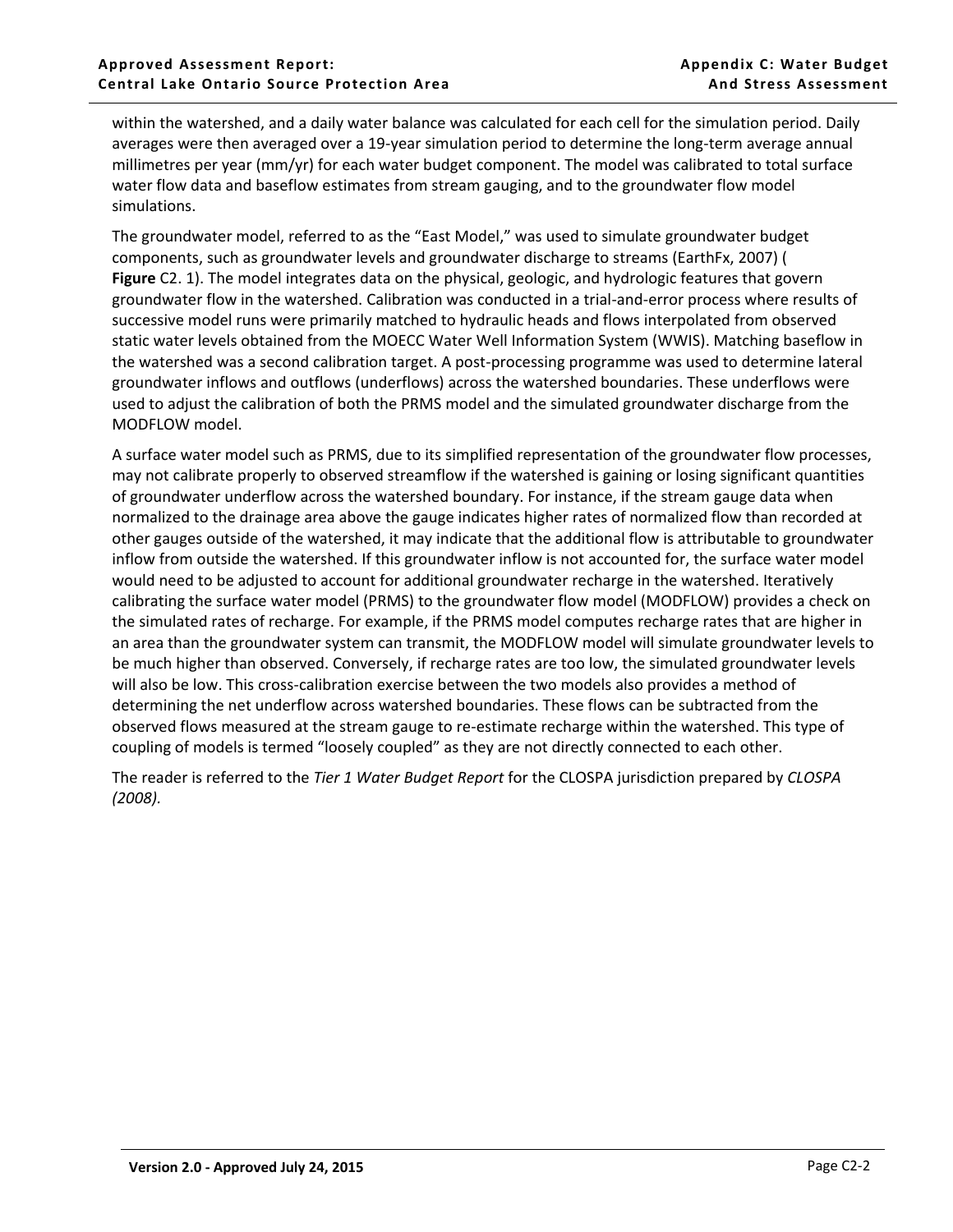

 **Figure C2. 1: PRMS/MODFLOW model process integration (EarthFx, 2007)**

<span id="page-12-0"></span>The terminology of the water budget parameters used in this chapter consist of Precipitation (P), Net Precipitation (Pnet or precipitation minus interception), Interception (I), Actual Evapotranspiration (AET), Groundwater Infiltration (GWI), Groundwater Lateral (underflow) in (GWLin) and out (GWLout) of the watershed, Discharge to Streams or Groundwater Discharge (GWD) and Runoff (RO). For the purposes of this chapter, GWI is assumed to include groundwater interflow to streams and groundwater recharge to the saturated zone.

Water withdrawals are represented by groundwater use or surface water use. These water budget components represent the key items discussed in this chapter. Long term average annual values of Pnet, I, AET, GWI, GWD and RO are reported at a watershed and subwatershed scale, along with mapping of areas of GWI and GWD.

Water budget estimates are typically normalized to units of millimetres of water distributed over a drainage area per year (mm/yr or mm/a). This is accomplished by converting flow or accumulation rates (e.g.,  $m^3/s$  or L/s) to total volumes per year, and then dividing by the contributing drainage area.

In the absence of MOECC issued Permit to Take Water recorded in these watersheds, domestic water consumption was generated using the water well information in the MOECC WWIS database. Other water uses were assessed qualitatively, as reasonable quantitative estimates were difficult to calculate with any degree of certainty.

While efforts have been made to accurately present the findings reported in this chapter, factors such as significant digits and rounding, digitizing and data interpretation may influence results. For instance, in data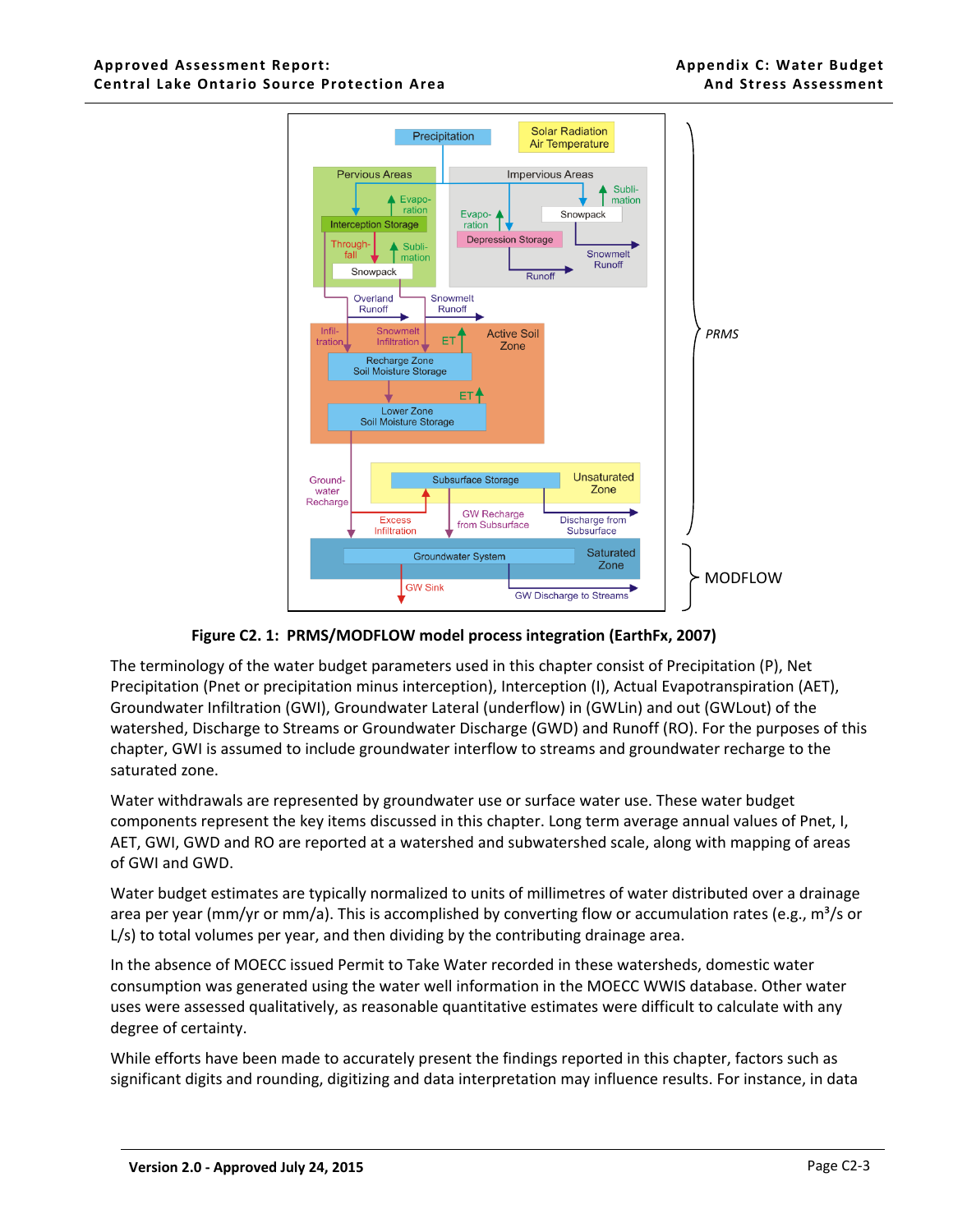tables no relationship between significant digits and level of accuracy is implied, and values may not always sum to the expected total.

## <span id="page-13-0"></span>**C2.2 LIMITATIONS: DATA AND METHODS**

Empirical methods used to analyze simple functions of physical systems have identified limitations, such as relying on limited available data, or in the application of scale. These methods either simulate at a point or simulate a large area as a single value limiting the ability to scale down to a local area or to distribute water reservoir estimates spatially (Ely, 2006). Process-based numerical models that compute distributed water budgets are used to simulate hydrologic processes at varying scales using generally readily available data (Ely, 2006). Numerical models are generally deterministic meaning they are based on physical theories and equations, and are generally referred to as physically based models. Lumped models simplify physical characteristics by treating catchments as singular response areas using spatially averaged parameters over each area. Distributed models discretize the spatial variation of physical features into a grid or cell-type representation (Barth, 2005). The lumped approach is generally used in conceptual models, whereas distributed physically based models are used for more detailed spatial and temporal analysis and scenario testing.

## <span id="page-13-1"></span>**C2.3 UNCERTAINTY, DATA AND KNOWLEDGE**

Uncertainty is inherent in the water budget estimation process. The accuracy of estimates relies on the:

- Quantity and quality of the input data (e.g., related to streamflow, climate, groundwater well records);
- Conceptual understanding of the watersheds; and
- Modelling calculation methodology.

Overall, the issues related to uncertainty, data and knowledge gaps are complex and highly qualitative. There is a degree of uncertainty associated with every aspect of the water budget analyses. However, it is impossible to provide a quantitative assessment of the level of uncertainty. Rather, one can only say, in very general terms, that the level is low, moderate or high.

The *Technical Rules* suggests that it would be reasonable to expect a low level of uncertainty in areas where data density is high, where hydrogeologic studies have been conducted, and where numerical models have been developed. This study generally satisfies all three of these criteria. It is recognized, however, that all hydrogeologic analyses have an intrinsic level of uncertainty, because one can never have enough data to fully know how conditions vary in the subsurface.

Development of the Oak Ridges Moraine Groundwater Program Core Model entailed a comprehensive process of (1) collecting and filtering the large amount of water well, monitoring well, and other geologic data; (2) interpreting the geologic logs as best as possible and building a conceptual geologic model; (3) assigning initial estimates of aquifer properties and recharge rates and then refining the estimates through model calibration; and (4) performing statistical and sensitivity analyses to demonstrate the validity of the model calibration. The report by Kassenaar and Wexler (2006) documents the procedures and focuses a great deal of attention on answering the questions related to assessing model uncertainty.

While these independent review comments increase the comfort level with the results of the modelling process, there is still the recognition that geologic data are always incomplete and that the WWIS data used in a large part to develop the models has a high degree of error and uncertainty. Data obtained from municipal monitoring networks and other high-quality sources have less uncertainty and have provided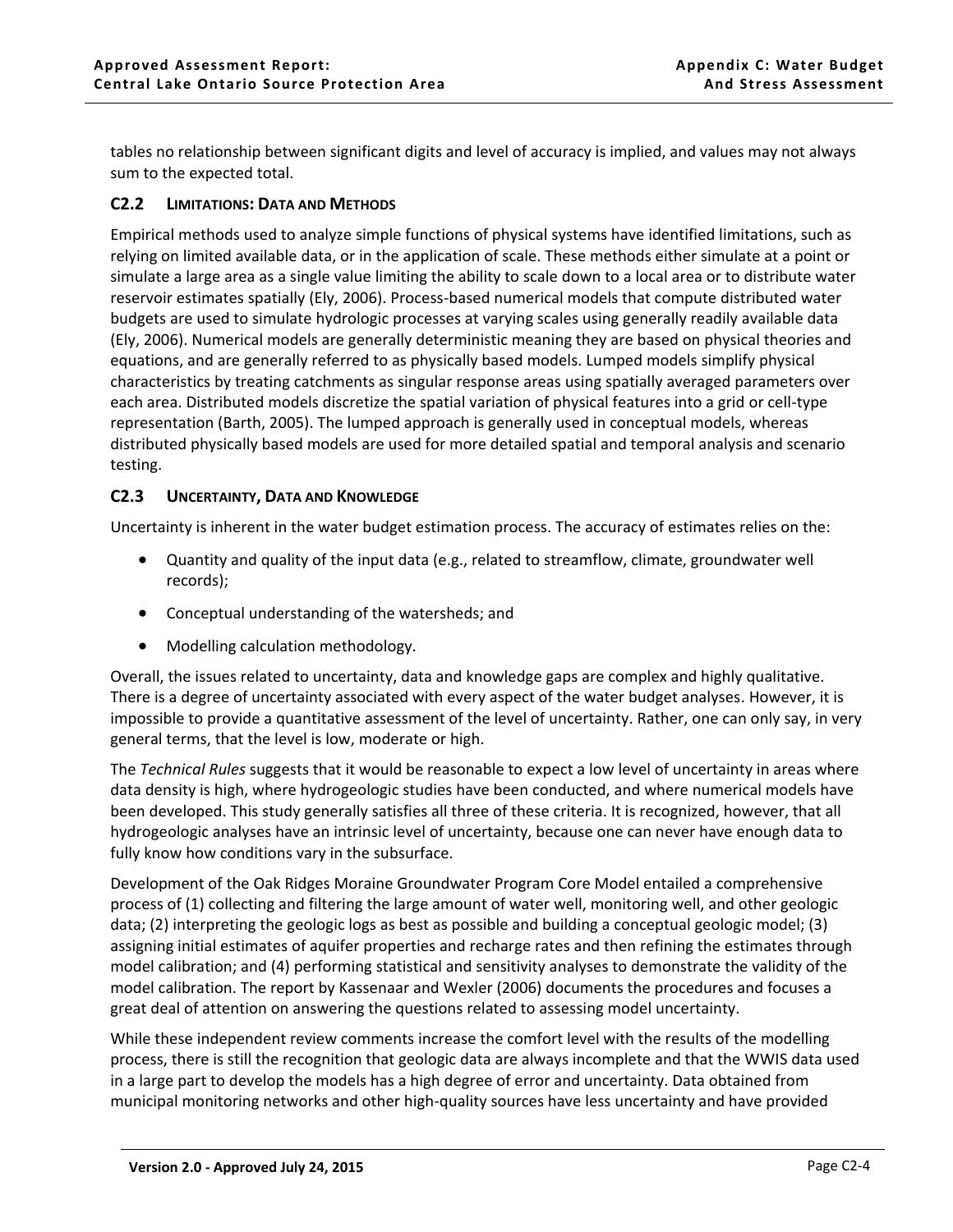useful information in the vicinity of the municipal wellfields. The number of wells and spatial coverage of high-quality data are limited compared to the WWIS data, however. It is recommended that CLOSPA continue to improve its monitoring network over time and incorporate the available high quality data, especially within the higher stressed watersheds, and thereby reduce the level of uncertainty associated with the numerical models.

One task at the end of Tier 1 is to identify and list data gaps that will require further assessment as part of Tier 2. Without operating municipal wells, a Tier 2 assessment will not be necessary in the CLOSPA watersheds. CLOSPA is committed to improving their understanding of the watersheds, and as such has developed a list of data and knowledge gaps for their watersheds (CLOCA, 2007). Most significant of these, from a water budget perspective, is a more comprehensive understanding of the  $Q_{DEMAND}$  components of the water budget, including assessing the permits and actual water use.

Computer models are a simplification of the real world, built from limited and potentially erroneous data, so their results should be considered with care and independently verified. It should be recognized that the passage of time affects the information provided. Environmental conditions can change. Computer simulations are based upon information that existed at the time the data and model was formulated.

## <span id="page-14-0"></span>**C2.4 CONCLUSIONS**

On a more general level, this analysis has demonstrated the benefits of an integrated assessment of groundwater and surface water resources. Lateral groundwater movement between catchments is significant, and in particular, lateral inflows from outside the CLOSPA watersheds form an important component of the flow system, both from a water volume and significant groundwater recharge aquifer protection perspective. Particularly surprising is that particle tracking suggests that groundwater recharge north-east of CLOSPA flows in deep aquifers under Soper Creek before discharging in Bowmanville Creek. The groundwater and surface water catchments are significantly different.

Also important is the quantitative insight into the variability in groundwater recharge, both on a yearly and monthly basis. Many of the CLOSPA watersheds exhibit a net outflow of water during the summer months, indicating that storage is a significant factor in the overall groundwater supply situation. Understanding the relative role of storage, and distribution of wells in storage sensitive aquifers, should be considered in conjunction with long-term monitoring of water levels.

### <span id="page-14-1"></span>**C2.5 STRESS ASSESSMENT SUMMARY**

The surface water supply (current and future conditions) values for each subwatershed by month are provided in **Table C2.1**, the groundwater monthly (current) reserve values are in Error! Reference source not found., and the estimated groundwater monthly (future) demand values are in **Table C2.3**.

The following notes pertain to Error! Reference source not found..

|               | $Q_{RECHARE}$ is 1/12th of the simulated annual average recharge<br>QINFLOW is 1/12th of the simulated annual average lateral inflow<br><b>Q</b> SUPPLY IS QRECHARGE + QINFLOW.                 |
|---------------|-------------------------------------------------------------------------------------------------------------------------------------------------------------------------------------------------|
| <b>NOTES:</b> | $Q_{RFSFRVF}$ is 1/10th of the simulated annual average groundwater discharge to streams (divided into 12 equal<br>monthly amounts)<br>QDEMAND is the current groundwater demand for the month. |
|               | Results are reported in $m^3/S$<br>PWD (Percent Water Demand) = $Q_{DEMAND}$ *100/( $Q_{SUPPIY}$ - $Q_{RESEIVE}$ )                                                                              |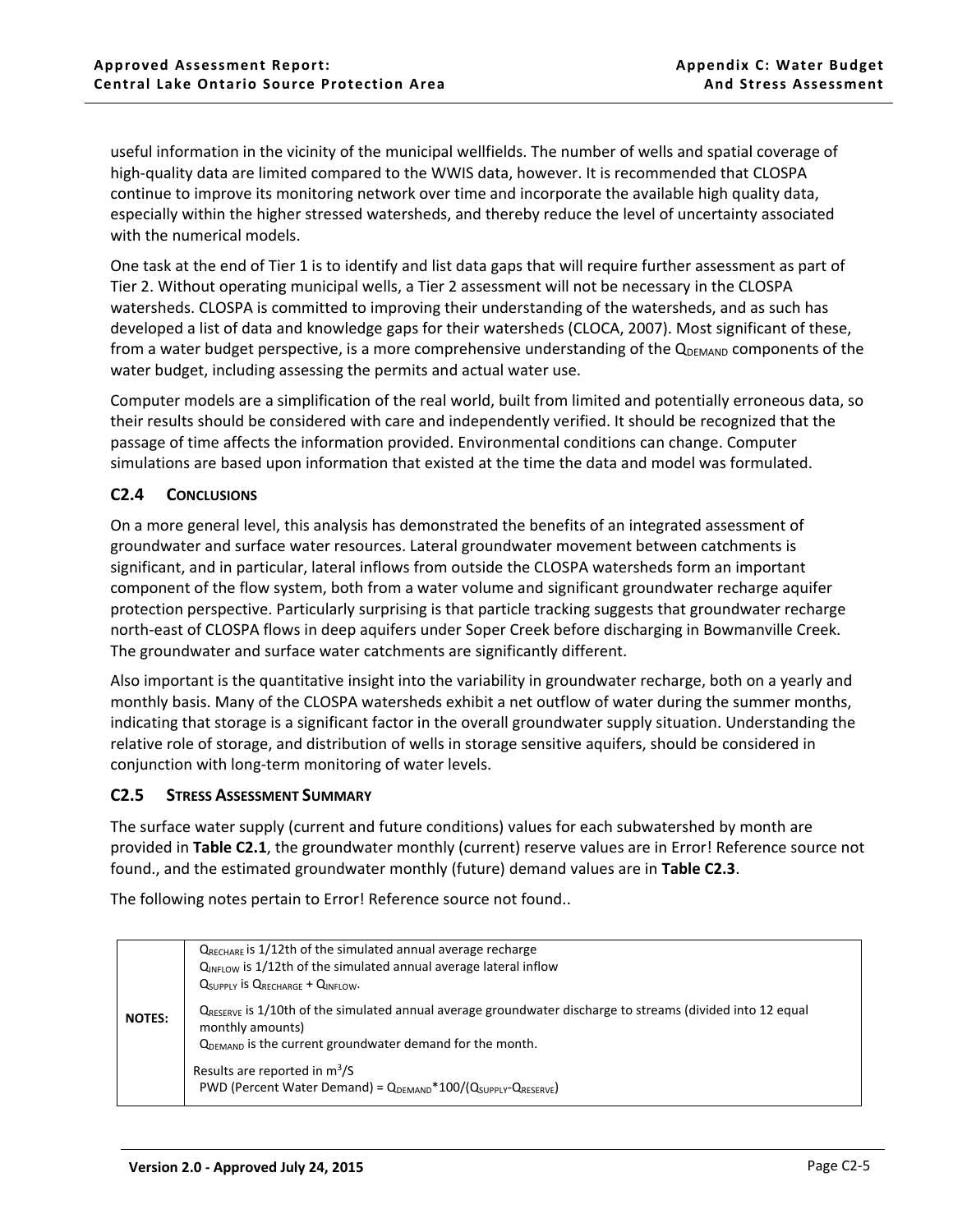| Watershed             |                                 |       |     |                 |       |       | <b>Detailed Monthly Surface Water Assessment by Catchment</b> |       |       |                 |          |            |            |
|-----------------------|---------------------------------|-------|-----|-----------------|-------|-------|---------------------------------------------------------------|-------|-------|-----------------|----------|------------|------------|
|                       |                                 | Jan   | Feb | Mar             | Apr   | May   | <b>Jun</b>                                                    | Jul   | Aug   | <b>Sep</b>      | Oct      | <b>Nov</b> | <b>Dec</b> |
|                       | <b>Q</b> supply                 | 1.059 |     | $0.967$ 1.418   | 1.315 | 0.631 | 0.201                                                         | 0.068 |       | $0.048$ $0.185$ | 0.445    | 1.374      | 1.509      |
| <b>Lynde Creek</b>    | <b>QRESERVE</b>                 | 0.605 |     | 0.477 0.726     | 0.795 | 0.379 | 0.114                                                         | 0.039 |       | $0.020$ 0.067   | 0.174    | 0.729      | 0.973      |
|                       | QDEMAND                         | 0.088 |     | $0.088$ $0.088$ | 0.011 | 0.025 | 0.025                                                         | 0.039 |       | $0.025$ 0.025   | 0.024    | 0.054      | 0.088      |
|                       | <b>PWD</b>                      | 19    | 18  | 13              |       | 10    | 29                                                            | 134   | 89    | 21              |          |            | 16         |
|                       | <b>Q</b> supply                 | 0.202 |     | $0.167$ 0.234   | 0.207 | 0.108 | 0.032                                                         | 0.010 |       | $0.004$ 0.033   | 0.085    | 0.230      | 0.273      |
| <b>Pringle Creek</b>  | <b>QRESERVE</b>                 | 0.115 |     | $0.083$ 0.112   | 0.120 | 0.063 | 0.017                                                         | 0.005 | 0.002 | 0.01            | 0.030    | 0.12       | 0.172      |
|                       | <b>Q</b> DEMAND                 |       |     |                 |       |       |                                                               |       |       | $\Omega$        |          |            |            |
|                       | <b>PWD</b>                      |       |     |                 |       |       |                                                               |       |       |                 |          |            |            |
|                       | <b>Q</b> supply                 | 0.093 |     | 0.089 0.114     | 0.091 | 0.046 | 0.014                                                         | 0.004 |       | $0.001$ 0.007   | 0.023    | 0.085      | 0.116      |
| <b>Corbett Creek</b>  | <b>QRESERVE</b>                 | 0.050 |     | $0.037$ $0.048$ | 0.050 | 0.027 | 0.008                                                         | 0.002 | 0     | 0.002           | 0.009    | 0.034      | 0.069      |
|                       | <b>QDEMAND</b>                  |       | 0   |                 |       |       |                                                               |       |       | $\overline{0}$  | 0        | $\Omega$   |            |
|                       | <b>PWD</b>                      |       |     |                 |       |       |                                                               |       |       |                 |          |            |            |
|                       | <b>Q</b> supply                 | 0.080 |     | $0.063$ $0.091$ | 0.078 | 0.041 | 0.013                                                         | 0.005 |       | $0.003$ $0.020$ | 0.043    | 0.102      | 0.112      |
|                       | $\mathsf{Q}_{\mathsf{RESERVE}}$ | 0.046 |     | $0.033$ $0.042$ | 0.045 | 0.025 | 0.007                                                         | 0.002 |       | $0.001$ 0.006   | 0.015    | 0.060      | 0.070      |
| <b>Goodman Creek</b>  | <b>Q</b> DEMAND                 |       | 0l  | 0.002           | 0.002 | 0.002 | 0.002                                                         | 0.002 |       | $0.002$ 0.002   | 0.002    |            |            |
|                       | <b>PWD</b>                      |       |     |                 | 6     | 12    | 35                                                            | 92    | 135   | 15              |          | $\Omega$   |            |
|                       | <b>Q</b> supply                 | 0.891 |     | $0.806$ 1.167   | 1.155 | 0.558 | 0.171                                                         | 0.051 |       | 0.034 0.139     | 0.399    | 1.272      | 1.311      |
| <b>Oshawa Creek</b>   | $Q_{\tt RESENE}$                | 0.515 |     | $0.412$ $0.610$ | 0.699 | 0.334 | 0.098                                                         | 0.029 |       | $0.015$ 0.049   | 0.152    | 0.694      | 0.849      |
|                       | <b>QDEMAND</b>                  | 0.001 |     | $0.001$ 0.001   | 0.011 | 0.011 | 0.011                                                         | 0.011 |       | $0.011$ $0.011$ | 0.009    | 0.006      | 0.001      |
|                       | <b>PWD</b>                      |       |     |                 |       |       | 15                                                            | 49    | 58    | 12              |          |            |            |
|                       | <b>Q</b> supply                 | 0.300 |     | $0.238$ 0.391   | 0.368 | 0.183 | 0.054                                                         | 0.014 |       | $0.005$ $0.038$ | 0.110    | 0.373      | 0.440      |
| <b>Harmony Creek</b>  | <b>QRESERVE</b>                 | 0.168 |     | $0.115$ 0.167   | 0.205 | 0.106 | 0.028                                                         | 0.007 |       | 0.002 0.011     | 0.040    | 0.165      | 0.274      |
|                       | <b>Q</b> DEMAND                 |       |     |                 |       |       |                                                               |       |       |                 |          |            |            |
|                       | <b>PWD</b>                      |       |     |                 |       |       |                                                               |       |       |                 |          |            |            |
|                       | <b>Q</b> supply                 | 0.249 |     | $0.211$ 0.332   | 0.312 | 0.155 | 0.046                                                         | 0.012 |       | $0.003$ 0.031   | 0.104    | 0.347      | 0.381      |
| <b>Farewell Creek</b> | <b>QRESERVE</b>                 | 0.143 |     | $0.103$ $0.150$ | 0.178 | 0.091 | 0.024                                                         | 0.006 |       | $0.001$ $0.008$ | 0.035    | 0.167      | 0.243      |
|                       | <b>Q</b> DEMAND                 |       | 0   | $\Omega$        |       |       |                                                               |       |       |                 | $\Omega$ | $\Omega$   |            |
|                       | <b>PWD</b>                      |       |     |                 |       |       |                                                               |       |       |                 |          |            |            |
|                       | <b>Q</b> supply                 | 0.038 |     | 0.032 0.044     | 0.040 | 0.020 | 0.006                                                         | 0.001 |       | $0.000$ $0.001$ | 0.006    | 0.030      | 0.046      |
| <b>Robinson Creek</b> | $Q_{\sf RESERVE}$               | 0.020 |     | $0.015$ 0.020   | 0.022 | 0.012 | 0.003                                                         | 0.001 | 0.000 | $\Omega$        | 0.003    | 0.009      | 0.027      |
|                       | <b>QDEMAND</b>                  |       |     |                 |       |       |                                                               |       |       | $\overline{0}$  | 0        | 0          |            |
|                       | <b>PWD</b>                      |       |     | $\Omega$        |       |       |                                                               |       |       | $\Omega$        |          | $\Omega$   |            |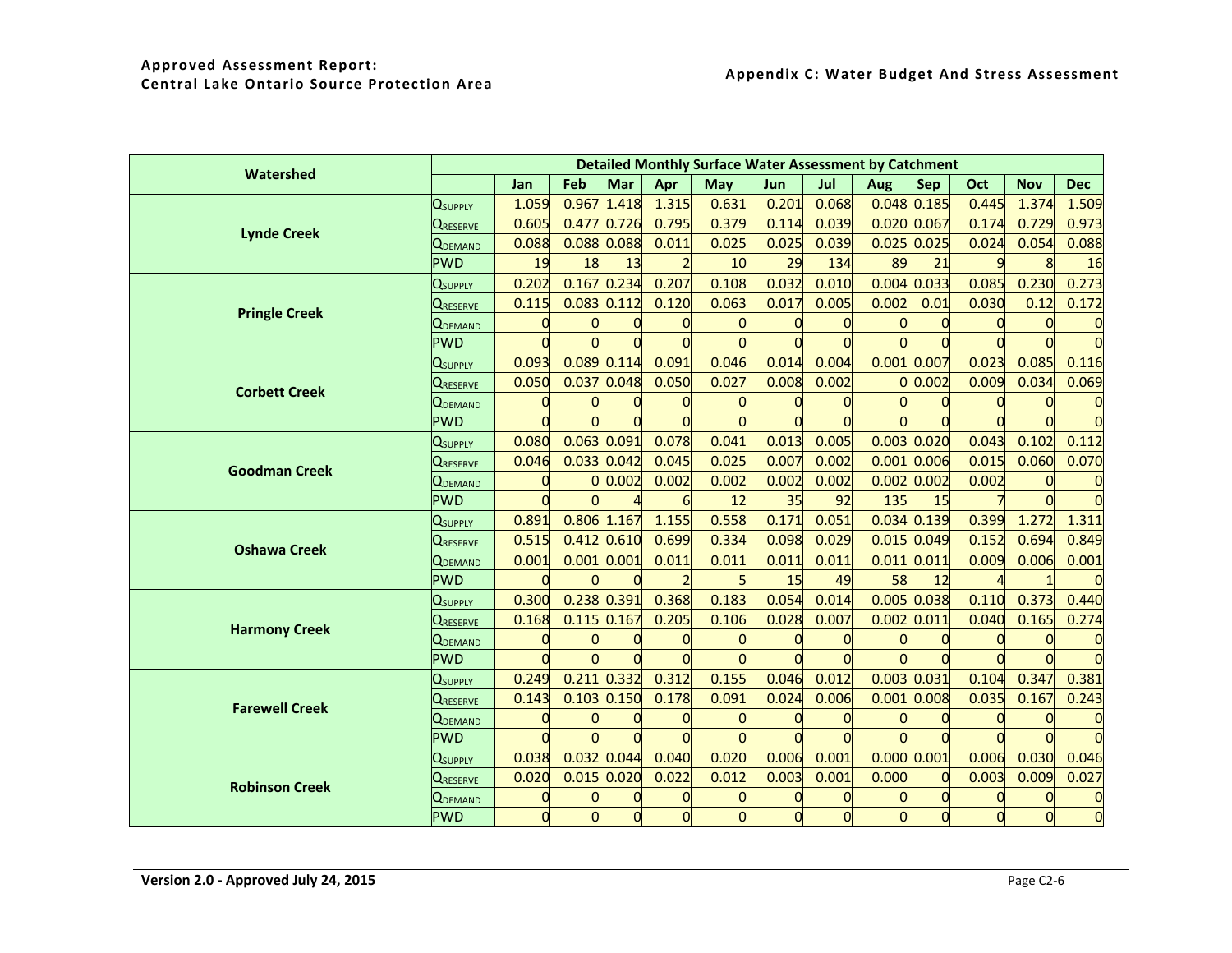| <b>Q</b> suppLY | 0.079           |       |             | 0.077                                                                                                                                                                                                                                                                              | 0.038 | 0.011    | 0.003 |          |          | 0.022                                                                                                                                                                                                                                                       | 0.077 | 0.099 |
|-----------------|-----------------|-------|-------------|------------------------------------------------------------------------------------------------------------------------------------------------------------------------------------------------------------------------------------------------------------------------------------|-------|----------|-------|----------|----------|-------------------------------------------------------------------------------------------------------------------------------------------------------------------------------------------------------------------------------------------------------------|-------|-------|
| <b>URESERVE</b> | 0.042           |       |             | 0.044                                                                                                                                                                                                                                                                              | 0.022 | 0.006    | 0.002 |          | 0.002    | 0.008                                                                                                                                                                                                                                                       | 0.035 | 0.063 |
| <b>QDEMAND</b>  |                 |       |             |                                                                                                                                                                                                                                                                                    |       |          |       |          |          |                                                                                                                                                                                                                                                             |       |       |
| <b>PWD</b>      |                 |       |             |                                                                                                                                                                                                                                                                                    |       | n        |       |          |          |                                                                                                                                                                                                                                                             |       |       |
| <b>Q</b> supply | 0.189           |       |             | 0.218                                                                                                                                                                                                                                                                              | 0.108 | 0.032    | 0.010 |          |          | 0.102                                                                                                                                                                                                                                                       | 0.289 | 0.297 |
| <b>QRESERVE</b> | 0.110           |       |             | 0.129                                                                                                                                                                                                                                                                              | 0.064 | 0.017    | 0.005 |          |          | 0.035                                                                                                                                                                                                                                                       | 0.169 | 0.187 |
|                 |                 |       |             |                                                                                                                                                                                                                                                                                    |       |          |       |          |          |                                                                                                                                                                                                                                                             |       |       |
| <b>PWD</b>      |                 |       |             |                                                                                                                                                                                                                                                                                    |       |          |       |          |          |                                                                                                                                                                                                                                                             |       |       |
| <b>Q</b> supply | 0.124           |       | 0.141       | 0.123                                                                                                                                                                                                                                                                              | 0.061 | 0.018    | 0.006 |          | 0.016    | 0.045                                                                                                                                                                                                                                                       | 0.136 | 0.167 |
| <b>QRESERVE</b> | 0.067           |       |             | 0.070                                                                                                                                                                                                                                                                              | 0.035 | 0.010    | 0.003 |          |          | 0.016                                                                                                                                                                                                                                                       | 0.067 | 0.104 |
| <b>QDEMAND</b>  | 0.000           | 0.000 | $\mathbf 0$ | 0.005                                                                                                                                                                                                                                                                              | 0.005 | 0.005    | 0.005 |          |          | 0.005                                                                                                                                                                                                                                                       | 0.005 | 0.000 |
| <b>PWD</b>      |                 |       |             | $\mathbf{q}$                                                                                                                                                                                                                                                                       | 18    | 57       | 185   | 514      | 37       | 16                                                                                                                                                                                                                                                          |       |       |
| <b>QSUPPLY</b>  | 0.815           |       |             | 1.246                                                                                                                                                                                                                                                                              | 0.564 | 0.202    | 0.085 |          |          | 0.487                                                                                                                                                                                                                                                       | 1.262 | 1.219 |
| <b>QRESERVE</b> | 0.471           |       | 0.632       | 0.807                                                                                                                                                                                                                                                                              | 0.347 | 0.114    | 0.048 | 0.034    | 0.092    | 0.192                                                                                                                                                                                                                                                       | 0.778 | 0.795 |
| <b>QDEMAND</b>  | 0.000           |       |             | 0.002                                                                                                                                                                                                                                                                              | 0.002 | 0.002    | 0.00  |          |          | 0.002                                                                                                                                                                                                                                                       | 0.002 | 0.000 |
| <b>PWD</b>      |                 |       |             |                                                                                                                                                                                                                                                                                    |       |          |       |          |          |                                                                                                                                                                                                                                                             |       |       |
| <b>Q</b> suppLY | 0.036           |       |             | 0.035                                                                                                                                                                                                                                                                              | 0.018 | 0.005    | 0.001 |          | 0.002    | 0.009                                                                                                                                                                                                                                                       | 0.034 | 0.045 |
| <b>QRESERVE</b> | 0.019           |       | 0.018       | 0.019                                                                                                                                                                                                                                                                              | 0.010 | 0.003    | 0.001 |          | 0        | 0.003                                                                                                                                                                                                                                                       | 0.013 | 0.028 |
| <b>Q</b> DEMAND | $\Omega$        |       |             |                                                                                                                                                                                                                                                                                    |       |          |       | $\Omega$ | $\Omega$ |                                                                                                                                                                                                                                                             |       |       |
| <b>PWD</b>      |                 |       |             |                                                                                                                                                                                                                                                                                    |       |          |       |          |          |                                                                                                                                                                                                                                                             |       |       |
| <b>QSUPPLY</b>  | 0.656           |       |             | 0.808                                                                                                                                                                                                                                                                              | 0.370 | 0.111    | 0.038 |          |          | 0.292                                                                                                                                                                                                                                                       | 0.870 | 0.933 |
| <b>QRESERVE</b> | 0.369           |       |             | 0.503                                                                                                                                                                                                                                                                              | 0.215 | 0.062    | 0.021 |          |          | 0.109                                                                                                                                                                                                                                                       | 0.499 | 0.610 |
| <b>QDEMAND</b>  | 0.000           |       | 0.000       | 0.010                                                                                                                                                                                                                                                                              | 0.028 | 0.028    | 0.035 |          |          | 0.005                                                                                                                                                                                                                                                       | 0.005 | 0.000 |
| <b>PWD</b>      |                 |       |             |                                                                                                                                                                                                                                                                                    | 18    | 58       | 207   | 286      | 25       |                                                                                                                                                                                                                                                             |       |       |
| <b>Q</b> supply | 0.060           |       |             | 0.052                                                                                                                                                                                                                                                                              | 0.024 | 0.006    | 0.002 |          | 0.002    | 0.008                                                                                                                                                                                                                                                       | 0.035 | 0.058 |
| <b>QRESERVE</b> | 0.032           | 0.031 | 0.038       | 0.030                                                                                                                                                                                                                                                                              | 0.013 | 0.003    | 0.001 |          | $\Omega$ | 0.004                                                                                                                                                                                                                                                       | 0.012 | 0.038 |
| <b>Q</b> DEMAND | 0               |       |             |                                                                                                                                                                                                                                                                                    |       |          |       | $\Omega$ | $\Omega$ |                                                                                                                                                                                                                                                             |       |       |
| <b>PWD</b>      |                 |       |             |                                                                                                                                                                                                                                                                                    |       | $\Omega$ |       |          |          |                                                                                                                                                                                                                                                             |       |       |
| <b>Q</b> suppLY | 0.150           |       |             | 0.138                                                                                                                                                                                                                                                                              | 0.069 | 0.022    | 0.007 |          |          | 0.044                                                                                                                                                                                                                                                       | 0.137 | 0.181 |
| <b>QRESERVE</b> | 0.080           |       | 0.086       | 0.077                                                                                                                                                                                                                                                                              | 0.040 | 0.012    | 0.004 |          |          | 0.017                                                                                                                                                                                                                                                       | 0.062 | 0.109 |
| <b>QDEMAND</b>  | 0.613           |       |             | 0.618                                                                                                                                                                                                                                                                              | 0.618 | 0.618    | 0.618 |          |          | 0.618                                                                                                                                                                                                                                                       | 0.613 | 0.613 |
|                 | <b>Q</b> DEMAND |       |             | $0.061$ $0.089$<br>$0.031$ $0.043$<br>$0.155$ $0.236$<br>$0.083$ $0.115$<br>0.099<br>$0.051$ 0.071<br>$0.713$ 1.221<br>0.369<br>0.000 0.000<br>$0.028$ 0.042<br>0.014<br>0.537<br>0.849<br>$0.294$ 0.442<br>0.000<br>0.052<br>0.064<br>$0.148$ $0.178$<br>0.063<br>$0.613$ $0.613$ |       |          |       |          |          | 0.001<br>0.007<br>$0.003$ $0.038$<br>$0.002$ 0.009<br>0.002<br>$0.001$ 0.004<br>$0.005$ 0.005<br>$0.085$ 0.228<br>$0.002$ 0.002<br>O<br>$0.018$ 0.122<br>$0.008$ 0.031<br>$0.028$ $0.022$<br>$\Omega$<br>$0.003$ 0.018<br>0.001<br>0.005<br>$0.618$ $0.618$ |       |       |

<span id="page-16-0"></span>**Table C2. 1: Detailed Monthly Surface Water Stress Assessment - Current and Future Conditions**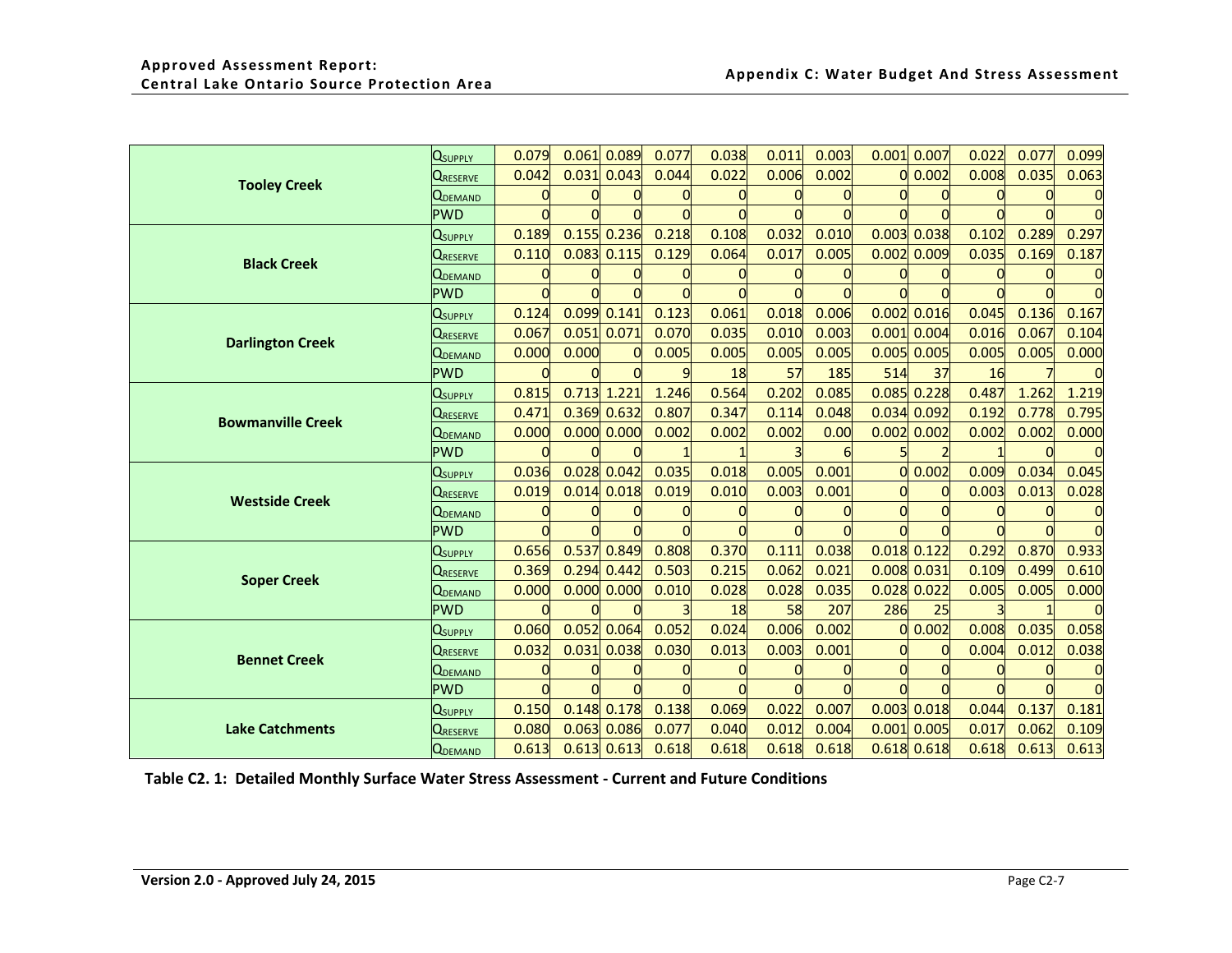| Detailed Monthly Groundwater Assessment by Catchment - Current Demand<br>Watershed |                                |                |       |       |       |       |       |       |                |                |       |                |            |
|------------------------------------------------------------------------------------|--------------------------------|----------------|-------|-------|-------|-------|-------|-------|----------------|----------------|-------|----------------|------------|
|                                                                                    |                                | Jan            | Feb   | Mar   | Apr   | May   | Jun   | Jul   | Aug            | <b>Sep</b>     | Oct   | <b>Nov</b>     | <b>Dec</b> |
|                                                                                    | <b>QRECHARGE</b>               | 0.677          | 0.677 | 0.677 | 0.677 | 0.677 | 0.677 | 0.677 | 0.677          | 0.677          | 0.677 | 0.677          | 0.677      |
|                                                                                    | <b>Q</b> inflow                | 0.202          | 0.202 | 0.202 | 0.202 | 0.202 | 0.202 | 0.202 | 0.202          | 0.202          | 0.202 | 0.202          | 0.202      |
|                                                                                    | Usupply                        | 0.879          | 0.879 | 0.879 | 0.879 | 0.879 | 0.879 | 0.879 | 0.879          | 0.879          | 0.879 | 0.879          | 0.879      |
| <b>Lynde Creek</b>                                                                 | <b>QRESERVE</b>                | 0.068          | 0.068 | 0.068 | 0.068 | 0.068 | 0.068 | 0.068 | 0.068          | 0.068          | 0.068 | 0.068          | 0.068      |
|                                                                                    | QDEMAND                        | 0.122          | 0.122 | 0.118 | 0.068 | 0.087 | 0.087 | 0.087 | 0.087          | 0.084          | 0.078 | 0.118          | 0.122      |
|                                                                                    | <b>PWD</b>                     | 15             | 15    | 15    |       | 11    | 11    | 11    | 11             | 10             | 10    | 15             | 15         |
|                                                                                    | <b>QRECHARGE</b>               | 0.111          | 0.111 | 0.111 | 0.111 | 0.111 | 0.111 | 0.111 | 0.111          | 0.111          | 0.111 | 0.111          | 0.111      |
|                                                                                    | Qinflow                        | 0.042          | 0.042 | 0.042 | 0.042 | 0.042 | 0.042 | 0.042 | 0.042          | 0.042          | 0.042 | 0.042          | 0.042      |
| <b>Pringle Creek</b>                                                               | $Q_{\sf SUPPLY}$               | 0.153          | 0.153 | 0.153 | 0.153 | 0.153 | 0.153 | 0.153 | 0.153          | 0.153          | 0.153 | 0.153          | 0.153      |
|                                                                                    | <b>Q</b> RESERVE               | 0.011          | 0.011 | 0.011 | 0.011 | 0.011 | 0.011 | 0.011 | 0.011          | 0.011          | 0.011 | 0.011          | 0.011      |
|                                                                                    | <b>UDEMAND</b>                 | 0.004          | 0.004 | 0.004 | 0.004 | 0.004 | 0.004 | 0.004 | 0.004          | 0.004          | 0.004 | 0.004          | 0.004      |
|                                                                                    | <b>PWD</b>                     |                |       |       |       |       |       |       |                |                |       |                |            |
|                                                                                    | <b>QRECHARGE</b>               | 0.046          | 0.046 | 0.046 | 0.046 | 0.046 | 0.046 | 0.046 | 0.046          | 0.046          | 0.046 | 0.046          | 0.046      |
|                                                                                    | Qinflow                        | 0.017          | 0.017 | 0.017 | 0.017 | 0.017 | 0.017 | 0.017 | 0.017          | 0.017          | 0.017 | 0.017          | 0.017      |
| <b>Corbett Creek</b>                                                               | Qsupply                        | 0.064          | 0.064 | 0.064 | 0.064 | 0.064 | 0.064 | 0.064 | 0.064          | 0.064          | 0.064 | 0.064          | 0.064      |
|                                                                                    | QRESERVE                       | 0.004          | 0.004 | 0.004 | 0.004 | 0.004 | 0.004 | 0.004 | 0.004          | 0.004          | 0.004 | 0.004          | 0.004      |
|                                                                                    | QDEMAND                        | $\overline{0}$ | O     |       |       |       | 0     | O     |                | $\mathbf 0$    |       | $\overline{0}$ |            |
|                                                                                    | <b>PWD</b>                     | $\Omega$       | n     |       |       |       |       |       | $\Omega$       | $\overline{C}$ |       | $\Omega$       |            |
|                                                                                    | <b>QRECHARGE</b>               | 0.046          | 0.046 | 0.046 | 0.046 | 0.046 | 0.046 | 0.046 | 0.046          | 0.046          | 0.046 | 0.046          | 0.046      |
|                                                                                    | <b>QINFLOW</b>                 | 0.015          | 0.015 | 0.015 | 0.015 | 0.015 | 0.015 | 0.015 | 0.015          | 0.015          | 0.015 | 0.015          | 0.015      |
| Goodman                                                                            | <b>Q</b> supply                | 0.061          | 0.061 | 0.061 | 0.061 | 0.061 | 0.061 | 0.061 | 0.061          | 0.061          | 0.061 | 0.061          | 0.061      |
| <b>Creek</b>                                                                       | Q <sub>reserve</sub>           | 0.002          | 0.002 | 0.002 | 0.002 | 0.002 | 0.002 | 0.002 | 0.002          | 0.002          | 0.002 | 0.002          | 0.002      |
|                                                                                    | $\mathsf{Q}_{\mathsf{DEMAND}}$ | 0.001          | 0.001 | 0.001 | 0.001 | 0.001 | 0.001 | 0.001 | 0.001          | 0.001          | 0.001 | 0.001          | 0.001      |
|                                                                                    | <b>PWD</b>                     |                |       |       |       |       |       |       |                |                |       |                |            |
|                                                                                    | <b>QRECHARGE</b>               | 0.589          | 0.589 | 0.589 | 0.589 | 0.589 | 0.589 | 0.589 | 0.589          | 0.589          | 0.589 | 0.589          | 0.589      |
|                                                                                    | <b>QINFLOW</b>                 | 0.197          | 0.197 | 0.197 | 0.197 | 0.197 | 0.197 | 0.197 | 0.197          | 0.197          | 0.197 | 0.197          | 0.197      |
| <b>Oshawa Creek</b>                                                                | Usupply                        | 0.786          | 0.786 | 0.786 | 0.786 | 0.786 | 0.786 | 0.786 | 0.786          | 0.786          | 0.786 | 0.786          | 0.786      |
|                                                                                    | Q <sub>reserve</sub>           | 0.065          | 0.065 | 0.065 | 0.065 | 0.065 | 0.065 | 0.065 | 0.065          | 0.065          | 0.065 | 0.065          | 0.065      |
|                                                                                    | <b>Q</b> DEMAND                | 0.025          | 0.025 | 0.025 | 0.029 | 0.033 | 0.033 | 0.033 | 0.033          | 0.033          | 0.033 | 0.029          | 0.025      |
|                                                                                    | <b>PWD</b>                     | $\overline{3}$ |       |       | 4     |       | 5     |       | 5 <sub>l</sub> | 5              |       | $\overline{4}$ |            |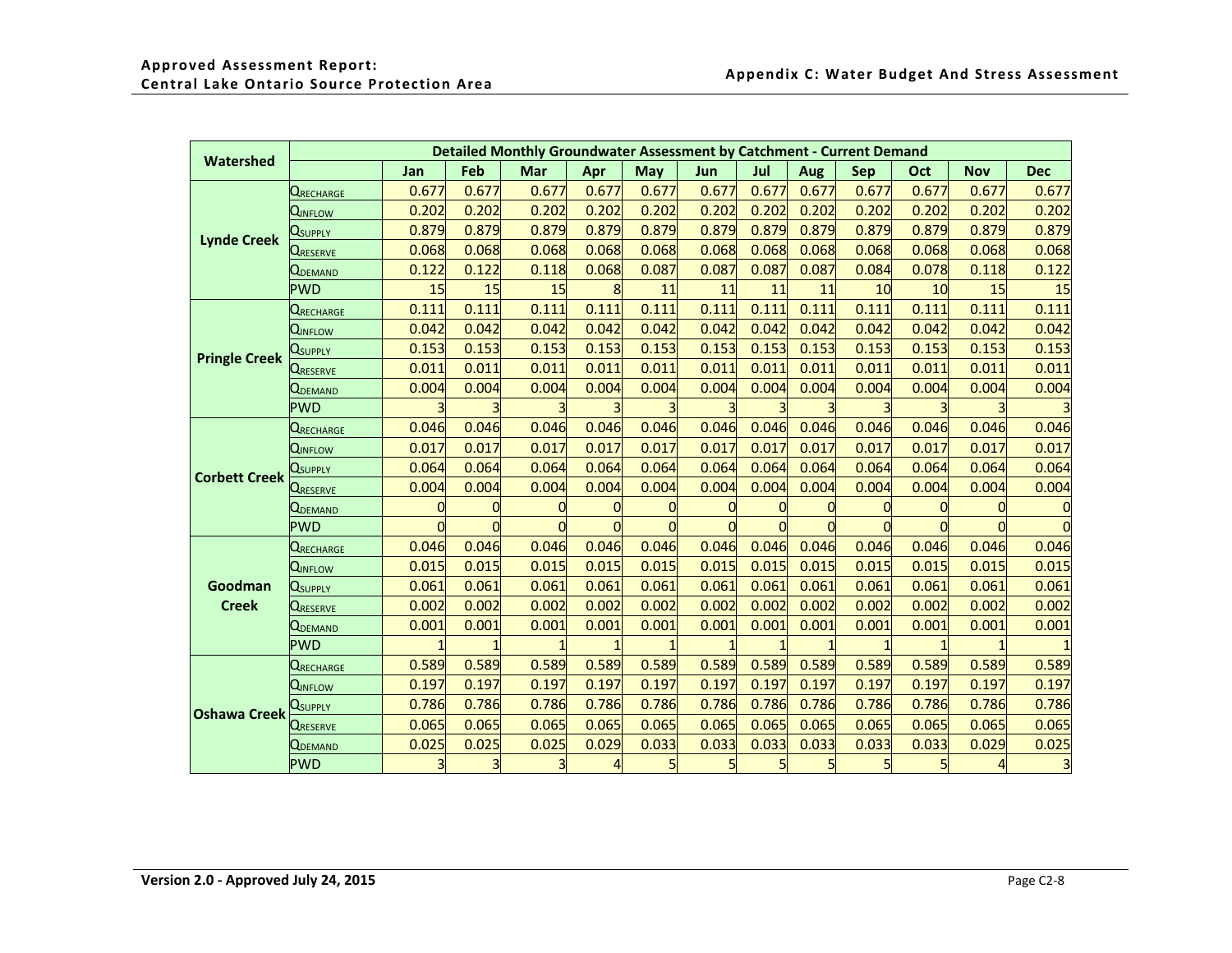|  |                       | <b>QRECHARGE</b>                   | 0.176    | 0.176 | 0.176 | 0.176 | 0.176 | 0.176 | 0.176 | 0.176 | 0.176          | 0.176 | 0.176 | 0.176 |
|--|-----------------------|------------------------------------|----------|-------|-------|-------|-------|-------|-------|-------|----------------|-------|-------|-------|
|  |                       | <b>Q</b> INFLOW                    | 0.081    | 0.081 | 0.081 | 0.081 | 0.081 | 0.081 | 0.081 | 0.081 | 0.081          | 0.081 | 0.081 | 0.081 |
|  | <b>Harmony</b>        | $\mathbf{Q}_{\textnormal{SUPPLY}}$ | 0.257    | 0.257 | 0.257 | 0.257 | 0.257 | 0.257 | 0.257 | 0.257 | 0.257          | 0.257 | 0.257 | 0.257 |
|  | <b>Creek</b>          | <b>QRESERVE</b>                    | 0.018    | 0.018 | 0.018 | 0.018 | 0.018 | 0.018 | 0.018 | 0.018 | 0.018          | 0.018 | 0.018 | 0.018 |
|  |                       | <b>Q</b> DEMAND                    | 0.008    | 0.008 | 0.008 | 0.010 | 0.010 | 0.010 | 0.010 | 0.010 | 0.010          | 0.010 | 0.010 | 0.008 |
|  |                       | <b>PWD</b>                         |          |       |       |       |       |       |       |       |                |       |       |       |
|  |                       | QRECHARGE                          | 0.158    | 0.158 | 0.158 | 0.158 | 0.158 | 0.158 | 0.158 | 0.158 | 0.158          | 0.158 | 0.158 | 0.158 |
|  |                       | Qinflow                            | 0.110    | 0.110 | 0.110 | 0.110 | 0.110 | 0.110 | 0.110 | 0.110 | 0.110          | 0.110 | 0.110 | 0.110 |
|  | <b>Farewell Creek</b> | $\mathsf Q_\mathsf{SUPPLY}$        | 0.267    | 0.267 | 0.267 | 0.267 | 0.267 | 0.267 | 0.267 | 0.267 | 0.267          | 0.267 | 0.267 | 0.267 |
|  |                       | <b>URESERVE</b>                    | 0.017    | 0.017 | 0.017 | 0.017 | 0.017 | 0.017 | 0.017 | 0.017 | 0.017          | 0.017 | 0.017 | 0.017 |
|  |                       | <b>Q</b> DEMAND                    | 0.009    | 0.009 | 0.009 | 0.011 | 0.011 | 0.011 | 0.011 | 0.011 | 0.011          | 0.011 | 0.011 | 0.009 |
|  |                       | <b>PWD</b>                         | 3        |       |       |       |       |       |       |       | $\overline{4}$ |       |       |       |
|  |                       | <b>QRECHARGE</b>                   | 0.019    | 0.019 | 0.019 | 0.019 | 0.019 | 0.019 | 0.019 | 0.019 | 0.019          | 0.019 | 0.019 | 0.019 |
|  | Robinson              | <b>Q</b> INFLOW                    | 0.015    | 0.015 | 0.015 | 0.015 | 0.015 | 0.015 | 0.015 | 0.015 | 0.015          | 0.015 | 0.015 | 0.015 |
|  |                       | <b>Q</b> supply                    | 0.034    | 0.034 | 0.034 | 0.034 | 0.034 | 0.034 | 0.034 | 0.034 | 0.034          | 0.034 | 0.034 | 0.034 |
|  | <b>Creek</b>          | <b>QRESERVE</b>                    | $\Omega$ |       |       | 0     |       |       |       |       | 0              | O     |       |       |
|  |                       | <b>QDEMAND</b>                     | 0.002    | 0.002 | 0.002 | 0.002 | 0.002 | 0.002 | 0.002 | 0.002 | 0.002          | 0.002 | 0.002 | 0.002 |
|  |                       | <b>PWD</b>                         |          |       |       |       |       |       |       |       |                |       |       |       |
|  |                       | <b>QRECHARGE</b>                   | 0.042    | 0.042 | 0.042 | 0.042 | 0.042 | 0.042 | 0.042 | 0.042 | 0.042          | 0.042 | 0.042 | 0.042 |
|  |                       | <b>QINFLOW</b>                     | 0.020    | 0.020 | 0.020 | 0.020 | 0.020 | 0.020 | 0.020 | 0.020 | 0.020          | 0.020 | 0.020 | 0.020 |
|  | <b>Tooley Creek</b>   | <b>U</b> supply                    | 0.062    | 0.062 | 0.062 | 0.062 | 0.062 | 0.062 | 0.062 | 0.062 | 0.062          | 0.062 | 0.062 | 0.062 |
|  |                       | QRESERVE                           | 0.003    | 0.003 | 0.003 | 0.003 | 0.003 | 0.003 | 0.003 | 0.003 | 0.003          | 0.003 | 0.003 | 0.003 |
|  |                       | <b>U</b> demand                    | 0.004    | 0.004 | 0.004 | 0.004 | 0.004 | 0.004 | 0.004 | 0.004 | 0.004          | 0.004 | 0.004 | 0.004 |
|  |                       | <b>PWD</b>                         | 6        | 6     | 6     | 6     |       | 6     |       |       | 6              | 6     | 6     |       |
|  |                       | <b>QRECHARGE</b>                   | 0.124    | 0.124 | 0.124 | 0.124 | 0.124 | 0.124 | 0.124 | 0.124 | 0.124          | 0.124 | 0.124 | 0.124 |
|  |                       | QINFLOW                            | 0.067    | 0.067 | 0.067 | 0.067 | 0.067 | 0.067 | 0.067 | 0.067 | 0.067          | 0.067 | 0.067 | 0.067 |
|  | <b>Black Creek</b>    | <b>QSUPPLY</b>                     | 0.191    | 0.191 | 0.191 | 0.191 | 0.191 | 0.191 | 0.191 | 0.191 | 0.191          | 0.191 | 0.191 | 0.191 |
|  |                       | QRESERVE                           | 0.011    | 0.011 | 0.011 | 0.011 | 0.011 | 0.011 | 0.011 | 0.011 | 0.011          | 0.011 | 0.011 | 0.011 |
|  |                       | <b>Q</b> DEMAND                    | 0.006    | 0.006 | 0.006 | 0.006 | 0.006 | 0.006 | 0.006 | 0.006 | 0.006          | 0.006 | 0.006 | 0.006 |
|  |                       | <b>PWD</b>                         |          |       |       |       |       |       |       |       |                |       |       |       |
|  |                       | <b>QRECHARGE</b>                   | 0.070    | 0.070 | 0.070 | 0.070 | 0.070 | 0.070 | 0.070 | 0.070 | 0.070          | 0.070 | 0.070 | 0.070 |
|  | <b>Darlington</b>     | <b>QINFLOW</b>                     | 0.022    | 0.022 | 0.022 | 0.022 | 0.022 | 0.022 | 0.022 | 0.022 | 0.022          | 0.022 | 0.022 | 0.022 |
|  |                       | <b>Q</b> supply                    | 0.092    | 0.092 | 0.092 | 0.092 | 0.092 | 0.092 | 0.092 | 0.092 | 0.092          | 0.092 | 0.092 | 0.092 |
|  | <b>Creek</b>          | <b>QRESERVE</b>                    | 0.004    | 0.004 | 0.004 | 0.004 | 0.004 | 0.004 | 0.004 | 0.004 | 0.004          | 0.004 | 0.004 | 0.004 |
|  |                       | <b>Q</b> DEMAND                    | 0.003    | 0.003 | 0.003 | 0.021 | 0.021 | 0.021 | 0.021 | 0.021 | 0.021          | 0.021 | 0.021 | 0.003 |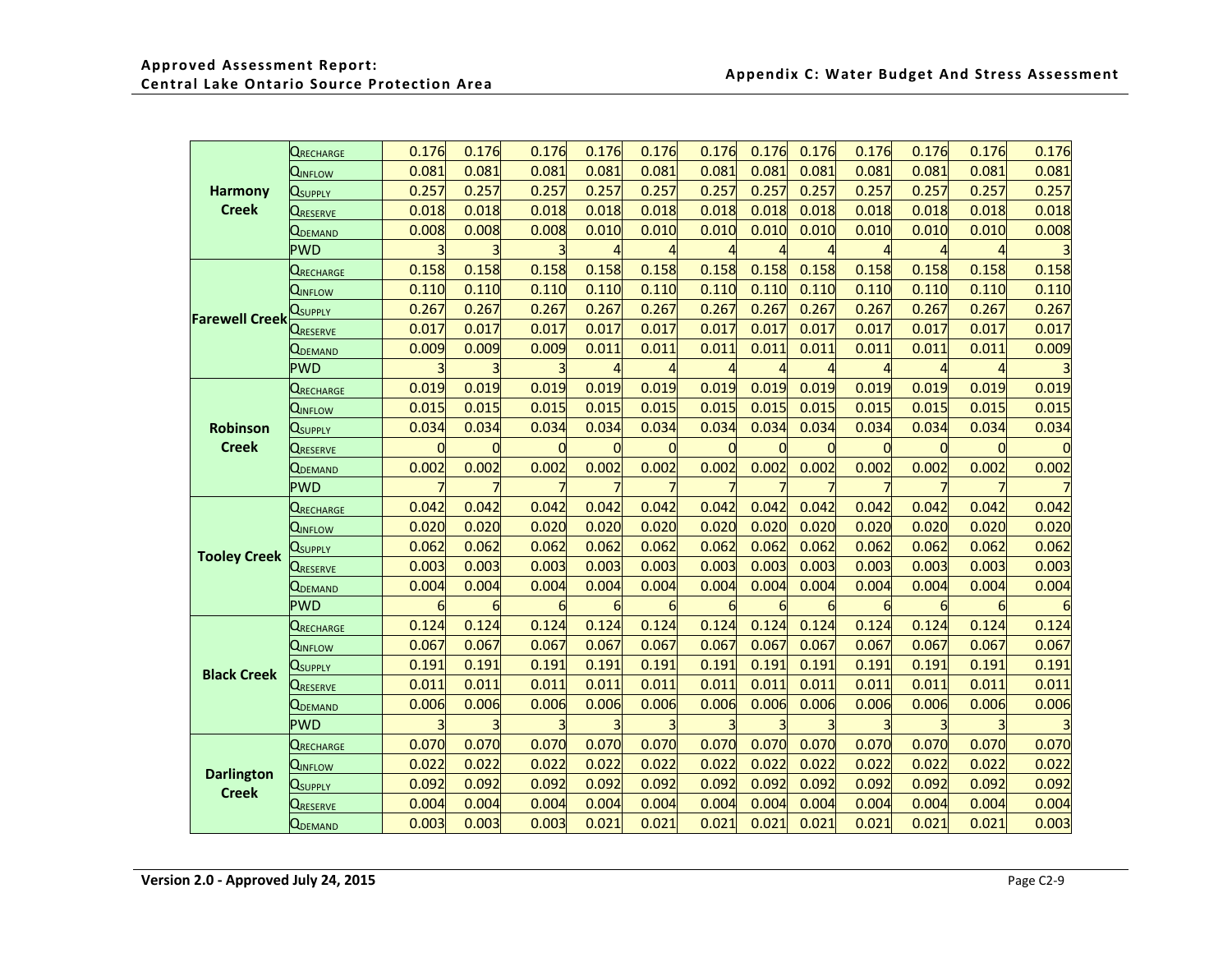|                     | <b>PWD</b>                   | $\overline{a}$ |       | 4     | 24    | 24    | 24    | 24             | 24    | 24    | 24    | 24             | 4     |
|---------------------|------------------------------|----------------|-------|-------|-------|-------|-------|----------------|-------|-------|-------|----------------|-------|
|                     | $Q$ recharge                 | 0.615          | 0.615 | 0.615 | 0.615 | 0.615 | 0.615 | 0.615          | 0.615 | 0.615 | 0.615 | 0.615          | 0.615 |
|                     | Qinflow                      | 0.305          | 0.305 | 0.305 | 0.305 | 0.305 | 0.305 | 0.305          | 0.305 | 0.305 | 0.305 | 0.305          | 0.305 |
| <b>Bowmanville</b>  | <b>Q</b> supply              | 0.920          | 0.920 | 0.920 | 0.920 | 0.920 | 0.920 | 0.920          | 0.920 | 0.920 | 0.920 | 0.920          | 0.920 |
| <b>Creek</b>        | <b>Q</b> RESERVE             | 0.082          | 0.082 | 0.082 | 0.082 | 0.082 | 0.082 | 0.082          | 0.082 | 0.082 | 0.082 | 0.082          | 0.082 |
|                     | <b>Q</b> DEMAND              | 0.023          | 0.023 | 0.023 | 0.025 | 0.025 | 0.025 | 0.025          | 0.025 | 0.025 | 0.025 | 0.025          | 0.023 |
|                     | <b>PWD</b>                   |                |       |       | 3     |       |       |                |       |       |       |                |       |
|                     | <b>QRECHARGE</b>             | 0.018          | 0.018 | 0.018 | 0.018 | 0.018 | 0.018 | 0.018          | 0.018 | 0.018 | 0.018 | 0.018          | 0.018 |
|                     | QINFLOW                      | 0.022          | 0.022 | 0.022 | 0.022 | 0.022 | 0.022 | 0.022          | 0.022 | 0.022 | 0.022 | 0.022          | 0.022 |
| Westside            | $\mathsf{Q}_\mathsf{SUPPLY}$ | 0.040          | 0.040 | 0.040 | 0.040 | 0.040 | 0.040 | 0.040          | 0.040 | 0.040 | 0.040 | 0.040          | 0.040 |
| <b>Creek</b>        | <b>QRESERVE</b>              | 0.001          | 0.001 | 0.001 | 0.001 | 0.001 | 0.001 | 0.001          | 0.001 | 0.001 | 0.001 | 0.001          | 0.001 |
|                     | $\mathsf{Q}_\mathsf{DEMAND}$ | 0.001          | 0.001 | 0.001 | 0.001 | 0.001 | 0.001 | 0.001          | 0.001 | 0.001 | 0.001 | 0.001          | 0.001 |
|                     | <b>PWD</b>                   | Δ              |       |       |       |       |       | 4              | 4     |       |       | 4              |       |
|                     | <b>QRECHARGE</b>             | 0.415          | 0.415 | 0.415 | 0.415 | 0.415 | 0.415 | 0.415          | 0.415 | 0.415 | 0.415 | 0.415          | 0.415 |
|                     | <b>QINFLOW</b>               | 0.200          | 0.200 | 0.200 | 0.200 | 0.200 | 0.200 | 0.200          | 0.200 | 0.200 | 0.200 | 0.200          | 0.200 |
| <b>Soper Creek</b>  | Q <sub>supply</sub>          | 0.615          | 0.615 | 0.615 | 0.615 | 0.615 | 0.615 | 0.615          | 0.615 | 0.615 | 0.615 | 0.615          | 0.615 |
|                     | <b>LRESERVE</b>              | 0.041          | 0.041 | 0.041 | 0.041 | 0.041 | 0.041 | 0.041          | 0.041 | 0.041 | 0.041 | 0.041          | 0.041 |
|                     | Q <sub>DEMAND</sub>          | 0.016          | 0.016 | 0.016 | 0.018 | 0.018 | 0.018 | 0.018          | 0.018 | 0.018 | 0.018 | 0.018          | 0.016 |
|                     | <b>PWD</b>                   |                |       |       |       |       |       |                |       |       |       |                |       |
|                     | <b>QRECHARGE</b>             | 0.027          | 0.027 | 0.027 | 0.027 | 0.027 | 0.027 | 0.027          | 0.027 | 0.027 | 0.027 | 0.027          | 0.027 |
|                     | QINFLOW                      | 0.021          | 0.021 | 0.021 | 0.021 | 0.021 | 0.021 | 0.021          | 0.021 | 0.021 | 0.021 | 0.021          | 0.021 |
| <b>Bennet Creek</b> | Usupply                      | 0.048          | 0.048 | 0.048 | 0.048 | 0.048 | 0.048 | 0.048          | 0.048 | 0.048 | 0.048 | 0.048          | 0.048 |
|                     | <b>QRESERVE</b>              | 0.002          | 0.002 | 0.002 | 0.002 | 0.002 | 0.002 | 0.002          | 0.002 | 0.002 | 0.002 | 0.002          | 0.002 |
|                     | <b>UDEMAND</b>               | 0.009          | 0.009 | 0.009 | 0.011 | 0.011 | 0.011 | 0.011          | 0.011 | 0.011 | 0.011 | 0.011          | 0.009 |
|                     | <b>PWD</b>                   |                |       |       |       |       |       |                |       |       |       |                |       |
|                     | <b>QRECHARGE</b>             | 0.075          | 0.075 | 0.075 | 0.075 | 0.075 | 0.075 | 0.075          | 0.075 | 0.075 | 0.075 | 0.075          | 0.075 |
|                     | QINFLOW                      | 0.110          | 0.110 | 0.110 | 0.110 | 0.110 | 0.110 | 0.110          | 0.110 | 0.110 | 0.110 | 0.110          | 0.110 |
| Lake                | <b>Q</b> supply              | 0.185          | 0.185 | 0.185 | 0.185 | 0.185 | 0.185 | 0.185          | 0.185 | 0.185 | 0.185 | 0.185          | 0.185 |
| <b>Catchments</b>   | QRESERVE                     | 0.009          | 0.009 | 0.009 | 0.009 | 0.009 | 0.009 | 0.009          | 0.009 | 0.009 | 0.009 | 0.009          | 0.009 |
|                     | QDEMAND                      | 0.002          | 0.002 | 0.002 | 0.004 | 0.004 | 0.004 | 0.004          | 0.004 | 0.004 | 0.004 | 0.004          | 0.002 |
|                     | <b>PWD</b>                   |                |       |       | 2     |       |       | $\overline{2}$ | 2     |       |       | $\overline{2}$ |       |

<span id="page-19-0"></span> **Table C2. 2: Detailed Monthly Groundwater Stress Assessment - Current Conditions**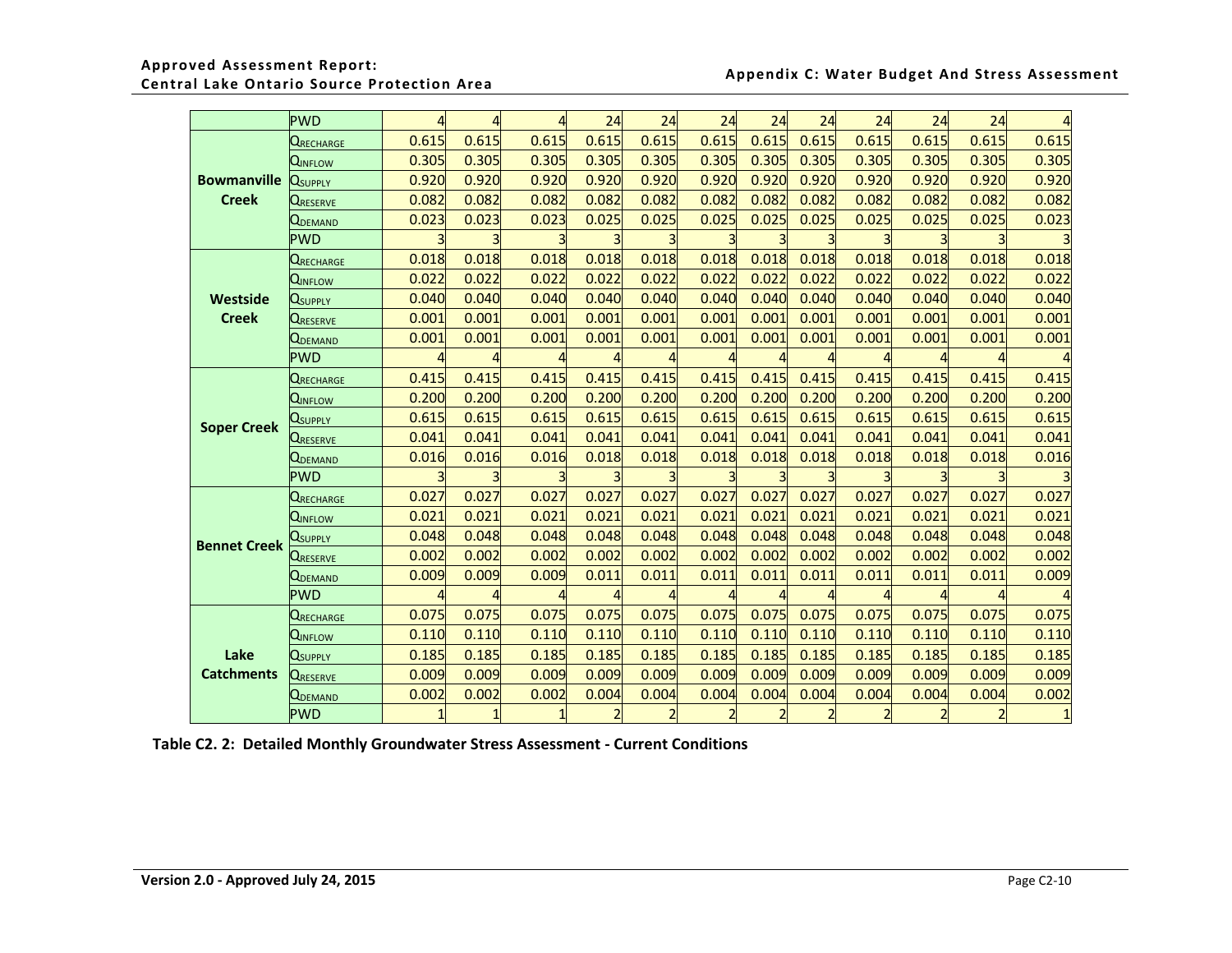|                       |                                |          |                |          |                | <b>Detailed Monthly Groundwater Assessment by Catchment - Future Demand</b> |       |          |                |            |       |            |            |
|-----------------------|--------------------------------|----------|----------------|----------|----------------|-----------------------------------------------------------------------------|-------|----------|----------------|------------|-------|------------|------------|
| Watershed             |                                | Jan      | Feb            | Mar      | Apr            | <b>May</b>                                                                  | Jun   | Jul      | Aug            | <b>Sep</b> | Oct   | <b>Nov</b> | <b>Dec</b> |
|                       | QRECHARGE                      | 0.677    | 0.677          | 0.677    | 0.677          | 0.677                                                                       | 0.677 | 0.677    | 0.677          | 0.677      | 0.677 | 0.677      | 0.677      |
|                       | <b>Q</b> INFLOW                | 0.202    | 0.202          | 0.202    | 0.202          | 0.202                                                                       | 0.202 | 0.202    | 0.202          | 0.202      | 0.202 | 0.202      | 0.202      |
|                       | $\mathsf{Q}_\mathsf{SUPPLY}$   | 0.879    | 0.879          | 0.879    | 0.879          | 0.879                                                                       | 0.879 | 0.879    | 0.879          | 0.879      | 0.879 | 0.879      | 0.879      |
| <b>Lynde Creek</b>    | <b>URESERVE</b>                | 0.068    | 0.068          | 0.068    | 0.068          | 0.068                                                                       | 0.068 | 0.068    | 0.068          | 0.068      | 0.068 | 0.068      | 0.068      |
|                       | <b>UDEMAND</b>                 | 0.123    | 0.123          | 0.119    | 0.069          | 0.088                                                                       | 0.088 | 0.088    | 0.088          | 0.085      | 0.080 | 0.120      | 0.123      |
|                       | <b>PWD</b>                     | 15       | 15             | 15       | 9              | 11                                                                          | 11    | 11       | 11             | 10         | 10    | 15         | 15         |
|                       | <b>QRECHARGE</b>               | 0.111    | 0.111          | 0.111    | 0.111          | 0.111                                                                       | 0.111 | 0.111    | 0.111          | 0.111      | 0.111 | 0.111      | 0.111      |
|                       | Qinflow                        | 0.042    | 0.042          | 0.042    | 0.042          | 0.042                                                                       | 0.042 | 0.042    | 0.042          | 0.042      | 0.042 | 0.042      | 0.042      |
|                       | $\mathsf{Q}_\mathsf{SUPPLY}$   | 0.153    | 0.153          | 0.153    | 0.153          | 0.153                                                                       | 0.153 | 0.153    | 0.153          | 0.153      | 0.153 | 0.153      | 0.153      |
| <b>Pringle Creek</b>  | <b>Q</b> RESERVE               | 0.011    | 0.011          | 0.011    | 0.011          | 0.011                                                                       | 0.011 | 0.011    | 0.011          | 0.011      | 0.011 | 0.011      | 0.011      |
|                       | <b>Q</b> DEMAND                | 0.004    | 0.004          | 0.004    | 0.004          | 0.004                                                                       | 0.004 | 0.004    | 0.004          | 0.004      | 0.004 | 0.004      | 0.004      |
|                       | <b>PWD</b>                     |          |                |          |                |                                                                             |       |          |                |            |       |            |            |
|                       | <b>Q</b> RECHARGE              | 0.046    | 0.046          | 0.046    | 0.046          | 0.046                                                                       | 0.046 | 0.046    | 0.046          | 0.046      | 0.046 | 0.046      | 0.046      |
|                       | <b>UINFLOW</b>                 | 0.017    | 0.017          | 0.017    | 0.017          | 0.017                                                                       | 0.017 | 0.017    | 0.017          | 0.017      | 0.017 | 0.017      | 0.017      |
| <b>Corbett Creek</b>  | $Q_{\sf SUPPLY}$               | 0.064    | 0.064          | 0.064    | 0.064          | 0.064                                                                       | 0.064 | 0.064    | 0.064          | 0.064      | 0.064 | 0.064      | 0.064      |
|                       | <b>URESERVE</b>                | 0.004    | 0.004          | 0.004    | 0.004          | 0.004                                                                       | 0.004 | 0.004    | 0.004          | 0.004      | 0.004 | 0.004      | 0.004      |
|                       | <b>UDEMAND</b>                 | 0        | 0              | 0        | 0              |                                                                             |       | 0        | 0              | 0          |       |            |            |
|                       | <b>PWD</b>                     | $\Omega$ | $\overline{0}$ | $\Omega$ | $\Omega$       | $\Omega$                                                                    | 0     | $\Omega$ | $\overline{0}$ | $\Omega$   |       |            |            |
|                       | <b>Q</b> RECHARGE              | 0.046    | 0.046          | 0.046    | 0.046          | 0.046                                                                       | 0.046 | 0.046    | 0.046          | 0.046      | 0.046 | 0.046      | 0.046      |
|                       | <b>U</b> INFLOW                | 0.015    | 0.015          | 0.015    | 0.015          | 0.015                                                                       | 0.015 | 0.015    | 0.015          | 0.015      | 0.015 | 0.015      | 0.015      |
| Goodman               | $\mathsf{Q}_\mathsf{SUPPLY}$   | 0.061    | 0.061          | 0.061    | 0.061          | 0.061                                                                       | 0.061 | 0.061    | 0.061          | 0.061      | 0.061 | 0.061      | 0.061      |
| <b>Creek</b>          | <b>URESERVE</b>                | 0.002    | 0.002          | 0.002    | 0.002          | 0.002                                                                       | 0.002 | 0.002    | 0.002          | 0.002      | 0.002 | 0.002      | 0.002      |
|                       | $\mathsf{Q}_\mathsf{DEMAND}$   | 0.001    | 0.001          | 0.001    | 0.001          | 0.001                                                                       | 0.001 | 0.001    | 0.001          | 0.001      | 0.001 | 0.001      | 0.001      |
|                       | <b>PWD</b>                     | 1        |                |          |                |                                                                             |       |          |                |            |       |            |            |
|                       | $Q$ recharge                   | 0.589    | 0.589          | 0.589    | 0.589          | 0.589                                                                       | 0.589 | 0.589    | 0.589          | 0.589      | 0.589 | 0.589      | 0.589      |
|                       | <b>UINFLOW</b>                 | 0.197    | 0.197          | 0.197    | 0.197          | 0.197                                                                       | 0.197 | 0.197    | 0.197          | 0.197      | 0.197 | 0.197      | 0.197      |
| <b>Oshawa Creek</b>   | $\mathsf{Q}_\mathsf{SUPPLY}$   | 0.786    | 0.786          | 0.786    | 0.786          | 0.786                                                                       | 0.786 | 0.786    | 0.786          | 0.786      | 0.786 | 0.786      | 0.786      |
|                       | <b>QRESERVE</b>                | 0.065    | 0.065          | 0.065    | 0.065          | 0.065                                                                       | 0.065 | 0.065    | 0.065          | 0.065      | 0.065 | 0.065      | 0.065      |
|                       | $\mathsf{Q}_{\mathsf{DEMAND}}$ | 0.026    | 0.026          | 0.026    | 0.030          | 0.034                                                                       | 0.034 | 0.034    | 0.034          | 0.034      | 0.034 | 0.030      | 0.026      |
|                       | <b>PWD</b>                     |          |                |          |                |                                                                             |       |          |                |            |       |            |            |
|                       | $Q$ recharge                   | 0.176    | 0.176          | 0.176    | 0.176          | 0.176                                                                       | 0.176 | 0.176    | 0.176          | 0.176      | 0.176 | 0.176      | 0.176      |
|                       | Qinflow                        | 0.081    | 0.081          | 0.081    | 0.081          | 0.081                                                                       | 0.081 | 0.081    | 0.081          | 0.081      | 0.081 | 0.081      | 0.081      |
| <b>Harmony</b>        | $\mathsf Q_\text{SUPPLY}$      | 0.257    | 0.257          | 0.257    | 0.257          | 0.257                                                                       | 0.257 | 0.257    | 0.257          | 0.257      | 0.257 | 0.257      | 0.257      |
| <b>Creek</b>          | <b>QRESERVE</b>                | 0.018    | 0.018          | 0.018    | 0.018          | 0.018                                                                       | 0.018 | 0.018    | 0.018          | 0.018      | 0.018 | 0.018      | 0.018      |
|                       | <b>Q</b> DEMAND                | 0.009    | 0.009          | 0.009    | 0.011          | 0.011                                                                       | 0.011 | 0.011    | 0.011          | 0.011      | 0.011 | 0.011      | 0.009      |
|                       | <b>PWD</b>                     | 4        |                |          |                |                                                                             |       |          | 4              |            |       |            |            |
|                       | $Q$ recharge                   | 0.158    | 0.158          | 0.158    | 0.158          | 0.158                                                                       | 0.158 | 0.158    | 0.158          | 0.158      | 0.158 | 0.158      | 0.158      |
|                       | Qinflow                        | 0.110    | 0.110          | 0.110    | 0.110          | 0.110                                                                       | 0.110 | 0.110    | 0.110          | 0.110      | 0.110 | 0.110      | 0.110      |
| <b>Farewell Creek</b> | $\mathsf{Q}_\mathsf{SUPPLY}$   | 0.267    | 0.267          | 0.267    | 0.267          | 0.267                                                                       | 0.267 | 0.267    | 0.267          | 0.267      | 0.267 | 0.267      | 0.267      |
|                       | QRESERVE                       | 0.017    | 0.017          | 0.017    | 0.017          | 0.017                                                                       | 0.017 | 0.017    | 0.017          | 0.017      | 0.017 | 0.017      | 0.017      |
|                       | <b>QDEMAND</b>                 | 0.009    | 0.009          | 0.009    | 0.011          | 0.011                                                                       | 0.011 | 0.011    | 0.011          | 0.011      | 0.011 | 0.011      | 0.009      |
|                       | <b>PWD</b>                     |          |                |          |                |                                                                             |       |          | 4              |            |       |            |            |
|                       | <b>QRECHARGE</b>               | 0.019    | 0.019          | 0.019    | 0.019          | 0.019                                                                       | 0.019 | 0.019    | 0.019          | 0.019      | 0.019 | 0.019      | 0.019      |
|                       | <b>Q</b> INFLOW                | 0.015    | 0.015          | 0.015    | 0.015          | 0.015                                                                       | 0.015 | 0.015    | 0.015          | 0.015      | 0.015 | 0.015      | 0.015      |
| Robinson              | <b>U</b> supply                | 0.034    | 0.034          | 0.034    | 0.034          | 0.034                                                                       | 0.034 | 0.034    | 0.034          | 0.034      | 0.034 | 0.034      | 0.034      |
| <b>Creek</b>          | <b>Q</b> reserve               | 0        | $\Omega$       | 0        | $\overline{0}$ | $\Omega$                                                                    |       |          | 0              | $\Omega$   |       |            |            |
|                       | <b>Q</b> DEMAND                | 0.002    | 0.002          | 0.002    | 0.002          | 0.002                                                                       | 0.002 | 0.002    | 0.002          | 0.002      | 0.002 | 0.002      | 0.002      |
|                       | <b>PWD</b>                     | 7        | 7              |          | $\overline{7}$ |                                                                             |       | 7        | 7              |            | 7     |            | 7          |